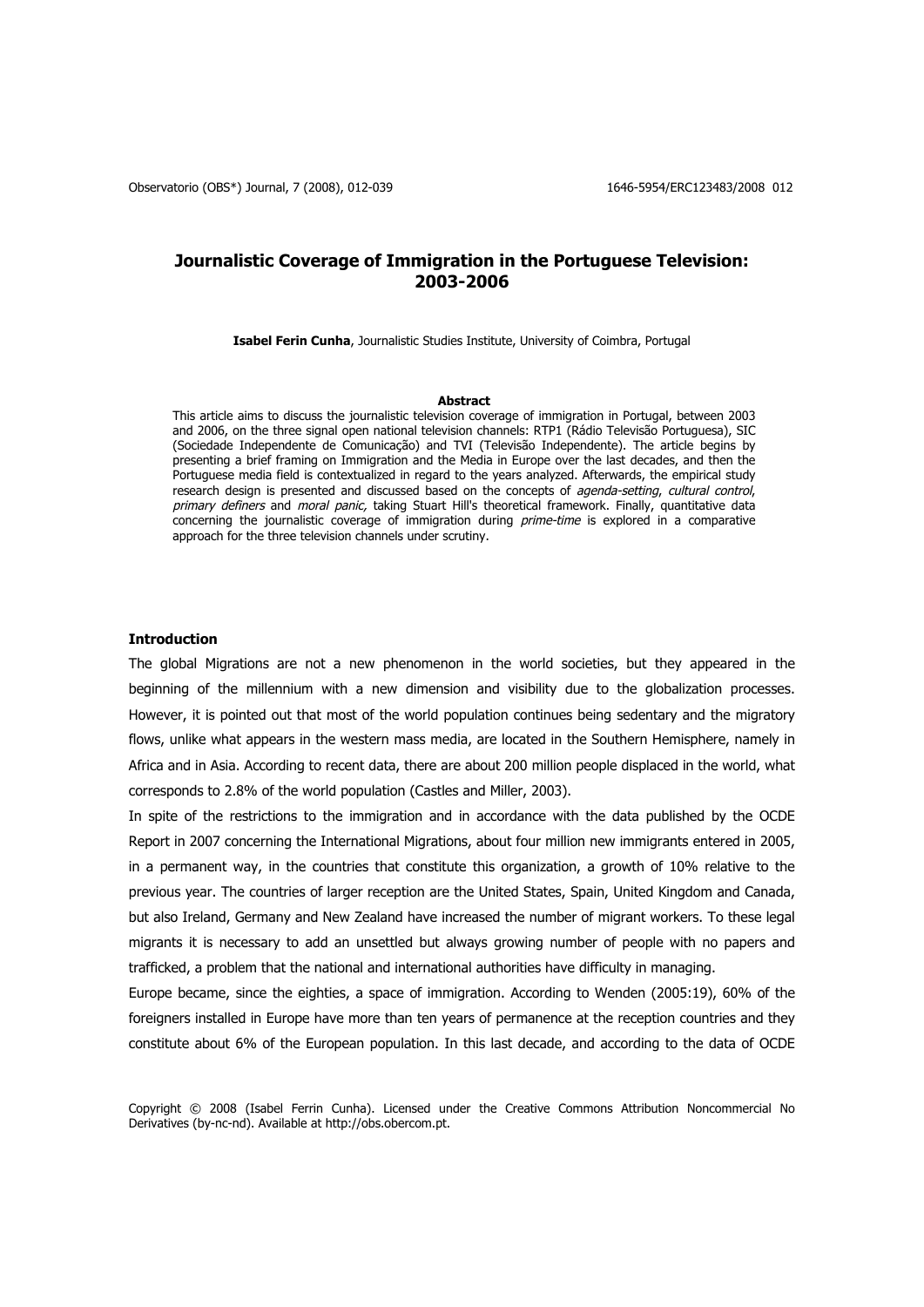(2007), the original migratory flows from the Asian continent, namely China, Pakistan and India increased, but also from Sub-Saharan Africa. These new migrants characterize a migration with its own structures of reception in work and sociability, which hinder, in many cases, the full integration in the reception countries. Another phenomenon that characterizes this last decade is the appearance of people without documentation, the "Without-Papers" which constitute a challenge to the integration and regularization in the reception countries, because they cannot be deported, and are, at the same time, difficult to regularize. The dialogue on policies concerning Immigration in the European Union has been privileging two complementary vectors: on one hand to concert internal and external preventive and defense aspects; on the other hand to develop mechanisms of integration, no discrimination and access of the migrants to citizenship, not only of the countries where they live, but also to the European citizenship. Among the defense and prevention mechanisms we can find the Schengen Agreement — signed initially in 1985 and gradually extended to all the countries joining the European Union — that establishes, for the European citizens, the warranty of circulation without borders, but forces the citizens of countries outside the Union to obtain a Schengen visa for their visit or stay inside the EU. The existence of the Schengen border forces the countries included to have centers of temporary reception for immigrants in illegal situation and at the same time complementary legislation that allows the expulsion and registration of these immigrants in the Schengen system. These mechanisms generate many of the press and television pieces in Portugal regarding the reception centers, the ones that report the expulsion and deportation of immigrants detected in irregular situation, as well as the ones that emphasize the police, terrestrial and marine, actions against clandestine immigration in the Mediterranean and the South of the Iberian Peninsula.

During the last years, the integration mechanisms have been increasing in different fronts in the whole Europe, specially the aspects concerning the acquisition of nationality, the policies for promotion of equal opportunities, and the surveillance and punishment of the employers and recruiters of clandestine workers. As for the right to nationality, it is underlined the transition from the blood right to the land right, as well as the relation of the attribution of nationality to the years of residence in the reception countries (Wenden, 2005: 20). The policies of promotion of equal opportunities primarily aim at the promotion of active citizenship and the right to the share of urban life, through rehousing policies, integration in the schools, access to employment, promotion of associativism and cultural animation. Also is worthy of mention, inside these policies, the campaigns against social discrimination, with resource to the mass media, and the periodic surveys about the perception of discrimination factors and the attitudes towards the migrants (Eurobarometer, 2006; 2007).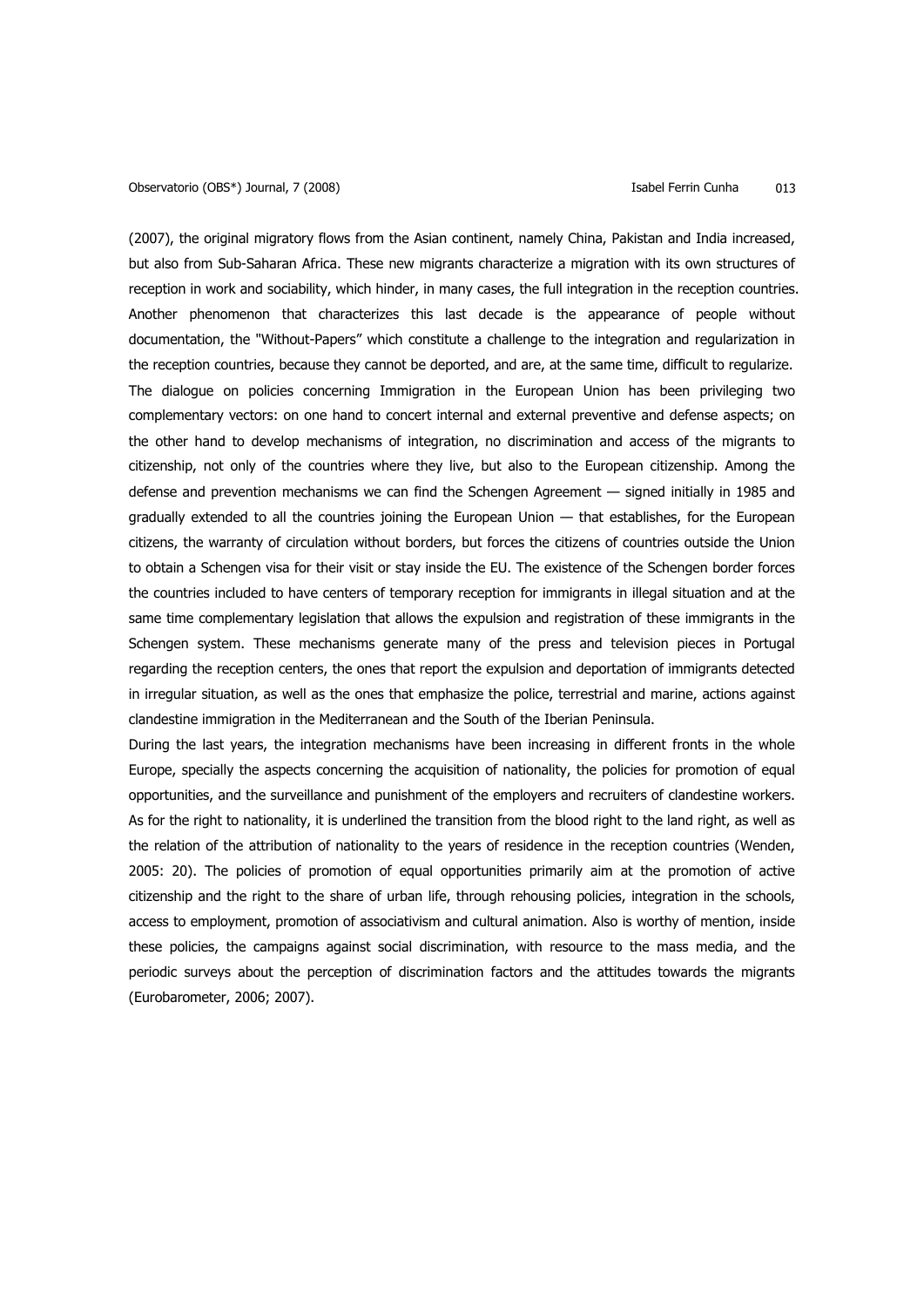According to data from SEF (Serviço de Estrangeiros e Fronteiras/ Borders and Foreigners Service)<sup>1</sup>, the higher number of immigrants in Portugal was registered in 2004, around 447 thousands, starting to decrease in 2005 with the aggravation of the economical crisis. In that year, the decrease was mainly related with the requests for authorization of permanence of the Ukrainian citizens. In 2006, were counted around 409 thousand foreigners in legal situation, being possible to estimate around 170 thousand foreigners in illegal situation. The larger community is the Cape-Verdean, constituted by 65.485 citizens, followed by the Brazilian, with 65.463, and Ukrainian, currently with 37.851. The cities with larger foreign population are Lisbon (about 189.222), Faro (56.154) and Setúbal (42.927), what shows a big concentration in the Lisbon metropolitan area. Foreigners constitute around 4.3% of the population living in the Portuguese territory and present an employment rate of 72.6% in opposition to 68% of the Portuguese.<sup>2</sup>

The data collected in the press and in television regarding the years of 2005 and 2006, largely reflect these tendencies, with emphases on nationality acquisition and the ones referring rehousing and the integration policies in the schools. But should also be mentioned some other themes, such as the increase of publicity with people from of other ethnic groups, the documentaries and reports on themes concerning migration.

# **The Media and Immigration in Europe**

Studies accomplished by the *European Monitoring Center on Racism and Xenophobia* (EUMC), about the attitudes towards the immigration and the minorities in the European countries, emphasize the important role of the media in the opinion making and attitudes towards the understanding of diversity. The same reports consider that the mass media have a considerable impact in the modulation of perception in the creation of attitudes in the majority population towards the immigrants and the ethnic minorities. These observations tend to intensify the cultural reinforcement function that the media can exert in the society, either emphasizing the cultural and ethnic differences to the detriment of integration and diversity, or transmitting images, values and models of a more inclusive society. On the other hand, the researches accomplished by the EUMC indicate that there are too many stereotypes associated to immigration and ethnic minorities on the mass media, and that this situation is, simultaneously, the cause and consequence

<sup>&</sup>lt;u>.</u><br>1 Borders and Foreigners Service (SEF) – This organism has functions at both internal and external levels. In the internal level, among others, it aims to survey and control the frontier stations, including the international area of the harbors and airports; to control and inspect the permanence and activities of foreigners in all the national territory; to proceed to the investigation of the crimes of support to illegal immigration; to utter opinion regarding consular visa requests; to<br>recognize the right to family regrouping and manage the She partnerships in the scope of the Shengen frontiers.<br><sup>2</sup> Source: Serviço de Estrangeiros e Fronteiras/ Borders and Foreigners Service (SEF).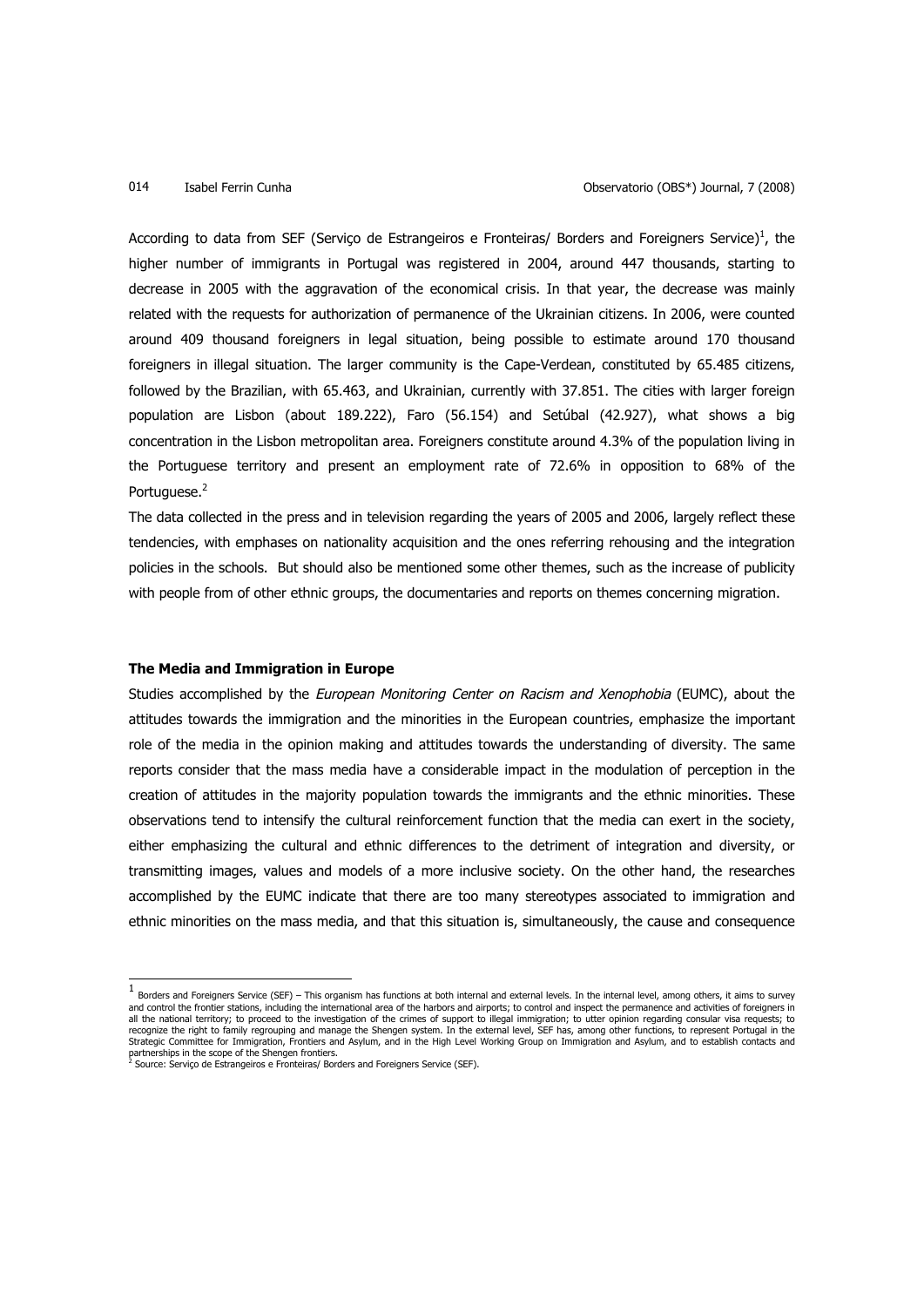of the deficient political strategies to combat discrimination<sup>3</sup>. In 2005, the Handbook for Integration for Policy-Makers and Practitioners<sup>4</sup> recognizes that in all of the European countries increased the efforts conducive to the respect and the promotion of the immigrants' citizenship, but that there are countries in which the public opinion still presents resistance to the immigration and the cultural diversity.

Researches that pore over the attitudes and values of the Portuguese towards the immigration conclude that there is a "cognitive cultural scale" among the inquired that brings the Brazilian immigrants close to them, makes them recognize the professional competence of the Eastern European countries' citizens, and creates distrust towards the citizens from the African countries (Lages and Policarpo, 2006). However, it is important to refer that these attitudes and behaviors are not specific of the Portuguese society. The periodic surveys accomplished by *Eurobarometer*, which aim at getting data about the attitudes and perception of the Europeans towards the immigrants and immigration, show that the hostility to the immigrants comes not only from objective conditions (economical vulnerability, unemployment and precariousness) but also from subjective conditions, such as the expectations and the ideological options. The same surveys point out that the European citizens are also unanimous, in spite of the particularities of each country, on recognizing that being immigrant, and or to belong to other ethnic group, is, from the beginning, a social disadvantage, that reduces the access to the opportunity market<sup>5</sup>.

It is in this context and assuming that the mass media — mainly the radio, the press and the television constitutes the source of reference information for the majority of the population, that becomes important to recall some of the communitarian measures addressed to the media's operators and professionals. These arrangements, assumed by the European Union and by the Member States, through specific organisms, have been aiming at awareness raising actions on the media concerning the pluricultural and multicultural reality of the European societies. Thus understanding promoted some of the present recommendations in the EU agreements of Television without Frontiers on the rights of the minorities and promotion of cultural diversity, human rights and incitement of racist and sexist attitudes or religion discrimination<sup>6</sup>. These legal devices were reinforced through the program Media Plus (2001-2006), that chose as one of their goals the development of cinematographic and audiovisual productions contemplating the citizenship and the ethnic and cultural minorities.

The raising awareness of the media operators and professionals has been one of the other concerns of the European Union. The Committee on Migration of the Parliamentary Assembly of the Council of Europe (PACE) has been emphasizing the need for the European businessmen to include professionals from ethnic

 <sup>3</sup> Brussels, 16/07/2004 COM (2004) 508 final, Communication from the Commission to the Council, the European Parliament, the Economic and Social Committee and the Committee of the Regions: *First Annual Report on Migration and Integration.*<br><sup>4</sup> <u>http://eumc.eu.int/eumc/material/pub/eurobarometer/EB2005/EB2005-summary.pdf</u>

<sup>&</sup>lt;sup>5</sup> Eurobarómetro Especial 263, published in 2007 about Discrimination in the European Union

<sup>&</sup>lt;sup>6</sup> Art.22a of the Directive 89/552/EEC "Television without Frontiers": "Member States shall ensure that broadcasts do not contain any incitement to hatred on<br>grounds of race, sex, religion, nationality".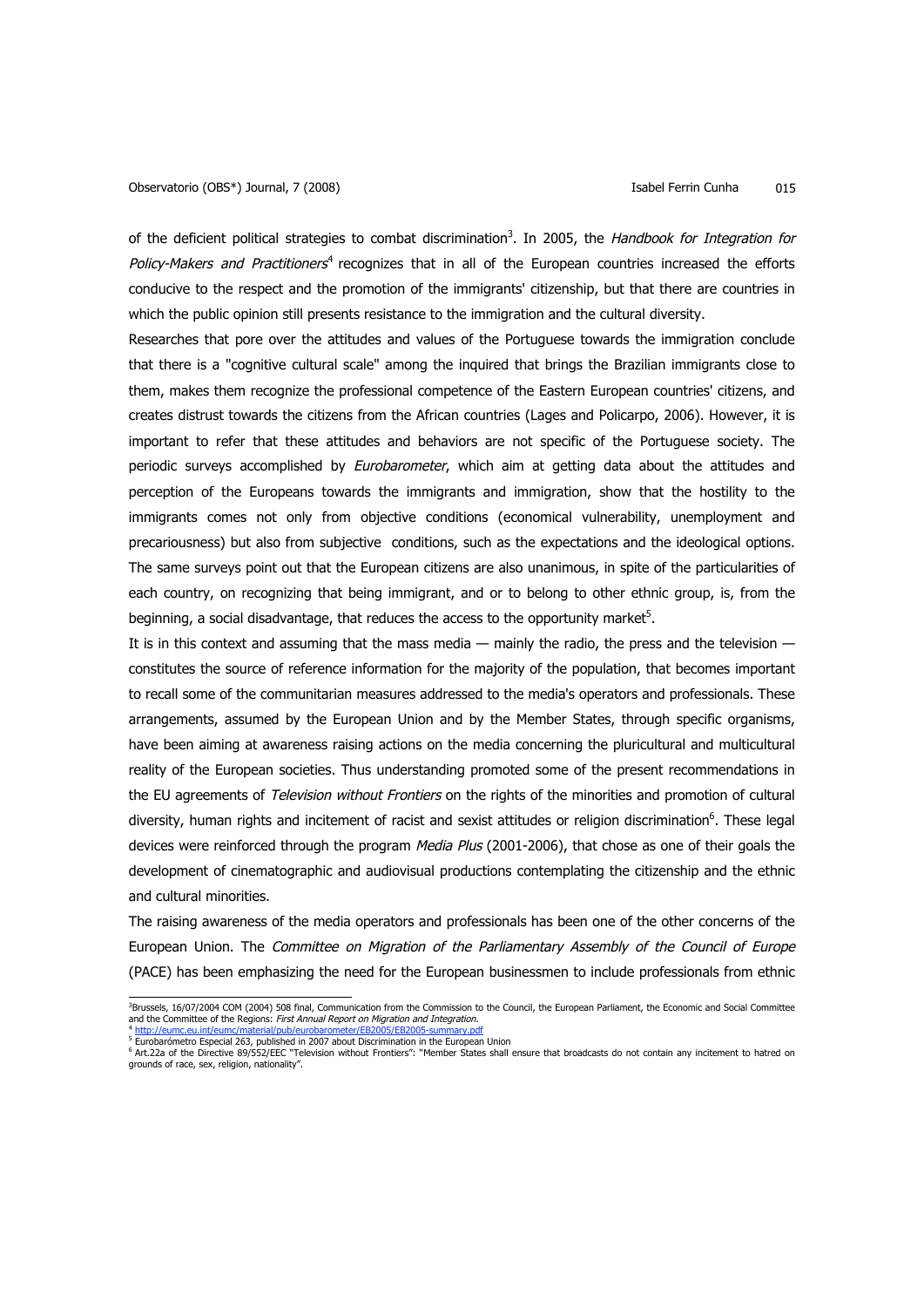minorities and migrant communities in their boards; on the other hand, it has been recommended a larger training of the journalists in the areas of diversity and multiculturalism, as well as the development of mass media addressed to the ethnic communities (Ethnic Media)<sup>7</sup>.

Within the Portuguese context is important to mention the performance of the High Commission for Immigration and Ethnic Minorities (ACIME), created in 2002 after the restructuring of the one-person function High Commissioner for Immigration and Ethnic Minorities, working since 1996. This structure has elected as one of its priority action lines to "raise awareness of the media for a contribution for the integration and fight to stigmatization of immigrants and ethnic minorities, namely through the award Prémio de Jornalismo pela Tolerância/ Journalism for Tolerance Prize»<sup>8</sup>. Within this purpose, the roles of the High Commissioner, the Jesuit priest António Vaz Pinto, and the Associate High Commissioner, Rui Marques, were very important, both of them experts on the media's functioning logics and holders of privileged relations with owners, editors and journalists.

### **The Field of the Media in Portugal: 2002 and 2006**

The current main Portuguese media groups are PT Multimédia, Impresa, Media Capital, RTP Group, Cofina, Controlinveste, Impala and Renascença Group. The groups with interest in television – opened signal or cable – are the Impresa Group, Media Capital, PT Multimédia and the RTP Group, these last two presenting a large participation of public funds.

The television market in Portugal is constituted by four opened signal channels, two public and two private, and cable channels. The broadcast of public television, in RTP, started in 1955, and in the second public channels (RTP2) it began in 1968. The private channels started to operate in the beginning of the nineties, after the approval of the Law 1988/89. SIC (Sociedade Independente de Televisão – Television Independent Society) started its activity in October of 1992 and TVI (initially Church Television – Televisão da Igreja – and nowadays Independent Television) in February of 1993. RTP1, SIC and TVI gather the majority of the Portuguese television viewers and the *prime-time*, between 8 pm and 10.30 pm constitutes the period with the higher share and higher advertising value.

In Portugal, following the proposals made by the coalition government Partido Social Democrático/ Social Democratic Party (PSD)/Centro Democrático Social/ Democratic Social Center (CDS) between 2002-2005, can be noticed a set of changes in the field of the media, that altered significantly its functioning, especially for the generalist televisions. The early elections, that ended the conservative coalition government, and conferred the parliamentary majority to the Partido Socialista/ Socialist Party (PS), brought a larger stability

 <sup>7</sup> http://assembly.coe.int/ASP/APFeaturesManager/defaultArtSiteView.asp?ArtId=112

<sup>&</sup>lt;sup>8</sup> ACIME (2006)*, Acolher e integrar: três anos ao serviço dos imigrantes,* Relatório de Actividades do Alto Comissariado para a Imigração e Minorias Étnicas<br>(2002/2005), Lisboa: ACIME, p.11.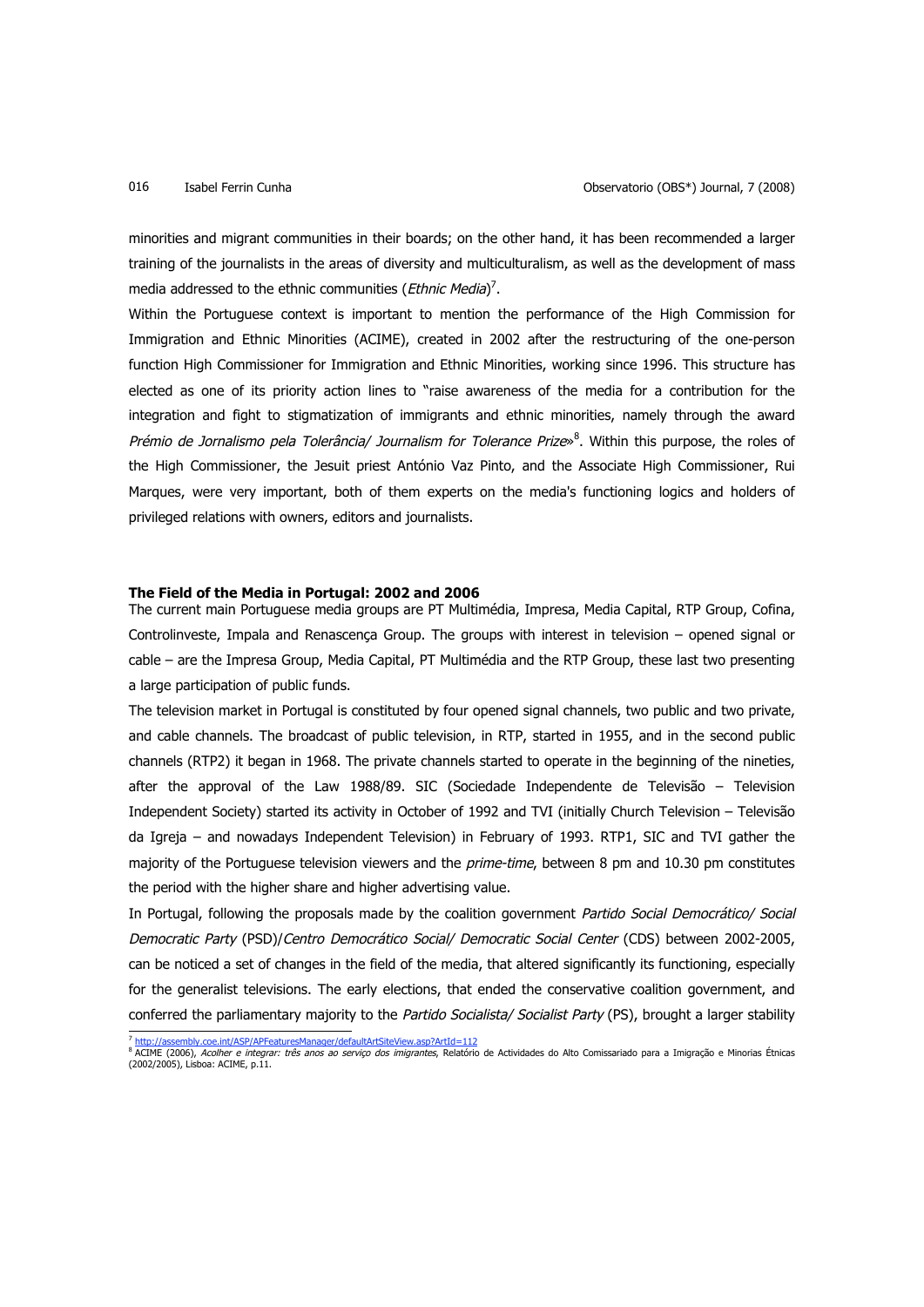to the political government. In February of 2005, is announced the sale of Lusomundo Media, owned by the company Portugal Telecom, to Controlinveste Olivedesportos, a group grounded on the control of sports broadcast. The sale of Lusomundo Media is actually a consequence of the recommendations done by the Portuguese Republic President and the High Authority for the Media (AACS), by then the regulator instance of the Media, in order to reduce the influence of the State in this sector. In the same year, increases the participation of Spanish groups in the media, through the purchase by Prisa da Vertix, a company holding 28,8% of the capital of Media Capital. The purchase, by Prisa, of the operator of TVI, the market leader private station, whose profits increased 113% in the  $1<sup>st</sup>$  semester of 2005, brought on great controversy around the strategic role of the media in the affirmation of the identity and in defense of the national interests of the country. At the same time, this purchase ended up associated to the renewal of the television private operators' licenses — and to the principles that should obey to this renewal — and to the approval of a new Media Regulatory Body with broaden functions. In the field of regulations, also important to refer the initiative of TVI, announced in September, and followed by SIC, of classifying the programs according to age groups, as well as advertising directed to children.

The media panorama of the year of 2006 is largely influenced by the legislative alterations and by the functions attributed to the new Media Regulatory Body (ERC). This entity is constituted by five members elected by the parties with majority in the parliament (PS and PSD) and financed by fees applied to the Media enterprises. One of their first attributions was the renewal of the concessions of the two private operators, SIC and TVI, followed by the proposal of revision of the Law of Television, which proposed more investments in quality programming, in the Portuguese fiction, and less time of advertising between programs.

In the concessions' renewal for more 15 years, ERC linked SIC and TVI to several obligations, for instance: the broadcast of three daily informative blocks; the broadcast of debates and interviews independent from informative blocks; the exhibition of children daily programming, transmitted in compatible schedules; the diversification of the *prime-time* programming; the contribution to independent audiovisual and the promotion of co-productions with Portuguese-speaking countries<sup>9</sup>. Still concerning the media legislation, it is important to refer the several measures taken by the socialist Government in order to impose limits to the property, having as criteria the maximum hearing shares, regarding television and the radio, and the indexes of medium circulation for the press. It is important to stress out that these measures caused protest reactions. They primarily expressed against the compulsory nature of financing the Media Regulatory Body, and secondly against the legislation that, in their point of view, prevents the expansion of the media groups. On the other hand, the private and public operators signed a self-regulation agreement

 $^{9}$  Cfr. Law n.53/2005, 8<sup>th</sup> of November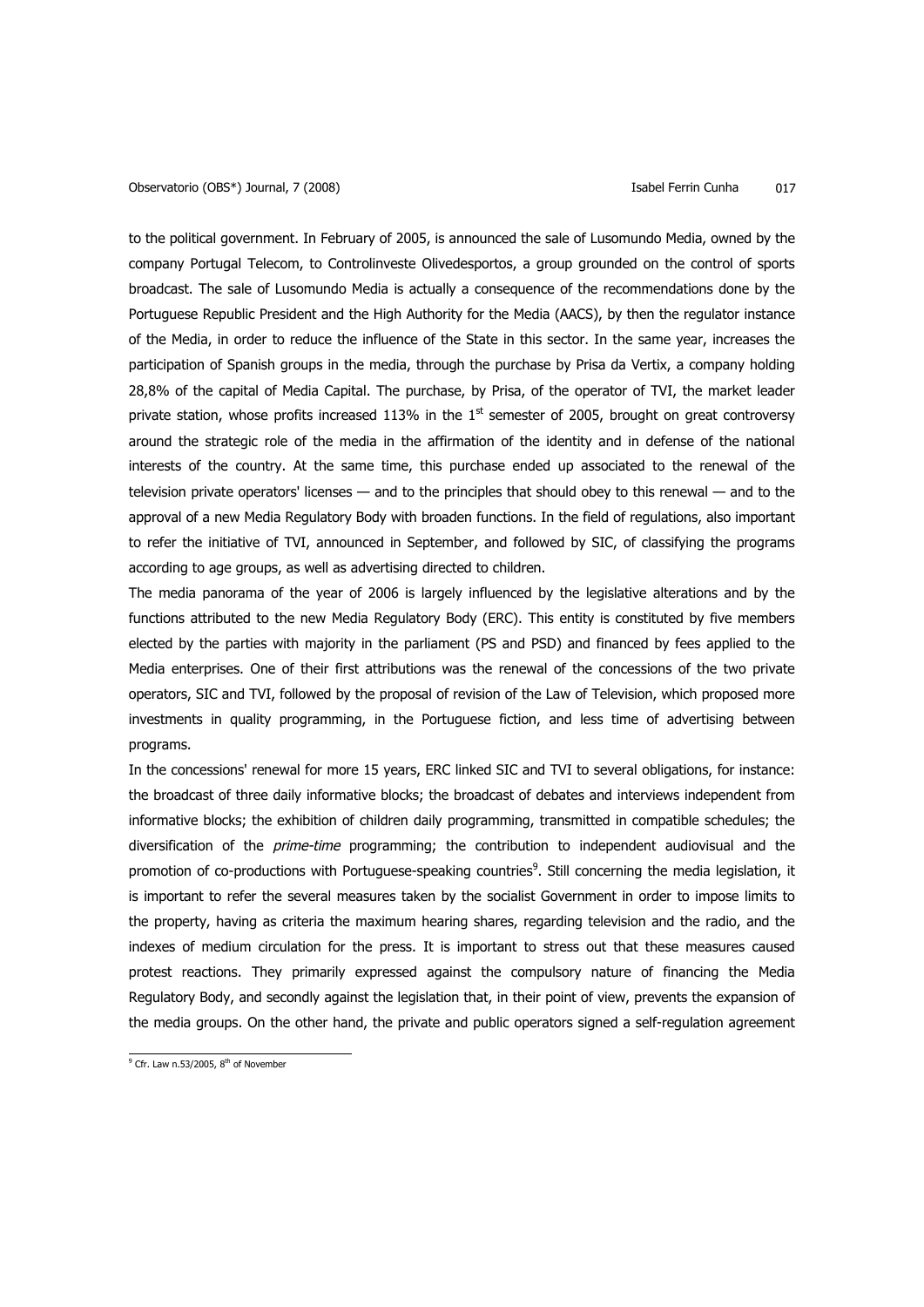aiming at the promotion of programs' classification, identifying types and contributing to the protection of more vulnerable audiences. In the year of 2006, another important fact to consider was the alteration of property in TVI. This station — belonging to the group Media Capital — is held in 33% by the Spanish group Prisa, which has among their reference shareholders the European group RTL (Faustino, 2006). In short, some tendencies previously designed were rooted during the years analyzed. On one hand, there was the expansion of the trade model, the internationalization of companies, and technological diversification. On the other hand, the increase of regulation and self-regulation pressures aiming to make the private operators responsible for the contents conveyed and for the execution of the constitutional rights and duties legally established. The breach of these statutory obligations was object of public retraction and sanctions.

# **News Production and Agenda-Setting: Hints for a Reference Theoretical Framework**

Theoretically, this investigation was based on the principle that in television there is a triangular relation between the production devices, the contents conveyed and the appropriations carried out by the audiences. The empirical study accomplished  $-$  analysis of the data about immigration in the *prime-time* television news – sets on the group of production devices and contents conveyed. Other studies, carried out simultaneously, focused on the reception, having as subjects of analysis the audiences from immigrants' group and immigrant descendants (Ferin et al., 2006).

Television is a structured social space, subjected to numerous external and internal tensions and pressures, configuring a field of social forces, regulated by the legislative and political powers. This field of political and social tensions reveals the society's culture and the democraticity of its institutions. In the coverage of immigration and ethnic minorities, Portuguese television journalism is simultaneously reflex and product of these tensions, carrying the weight of the culture and the imperial history and the new values of modernity. Televisions are also private or public enterprises that depend on advertisers and audiences, and whose message production space is subjected to internal and external constraints. Throughout the years analyzed, could be found signs of the tension between profit demands, which support the maximization of audiences and infotainment, and the constraints from the regulation and self-regulation (McQuail, 1994). In the extent to which the communication process is a continuous circuit of production-circulation-reception-production, the message tends to oscillate between the simplifier stereotypes and the *politically correct* speech. (Hall, et al. 1978)

Therefore, the production of the news appears as an outcome of different factors, namely the political and cultural agendas, the technical and professional knowledge, the production routines, the professional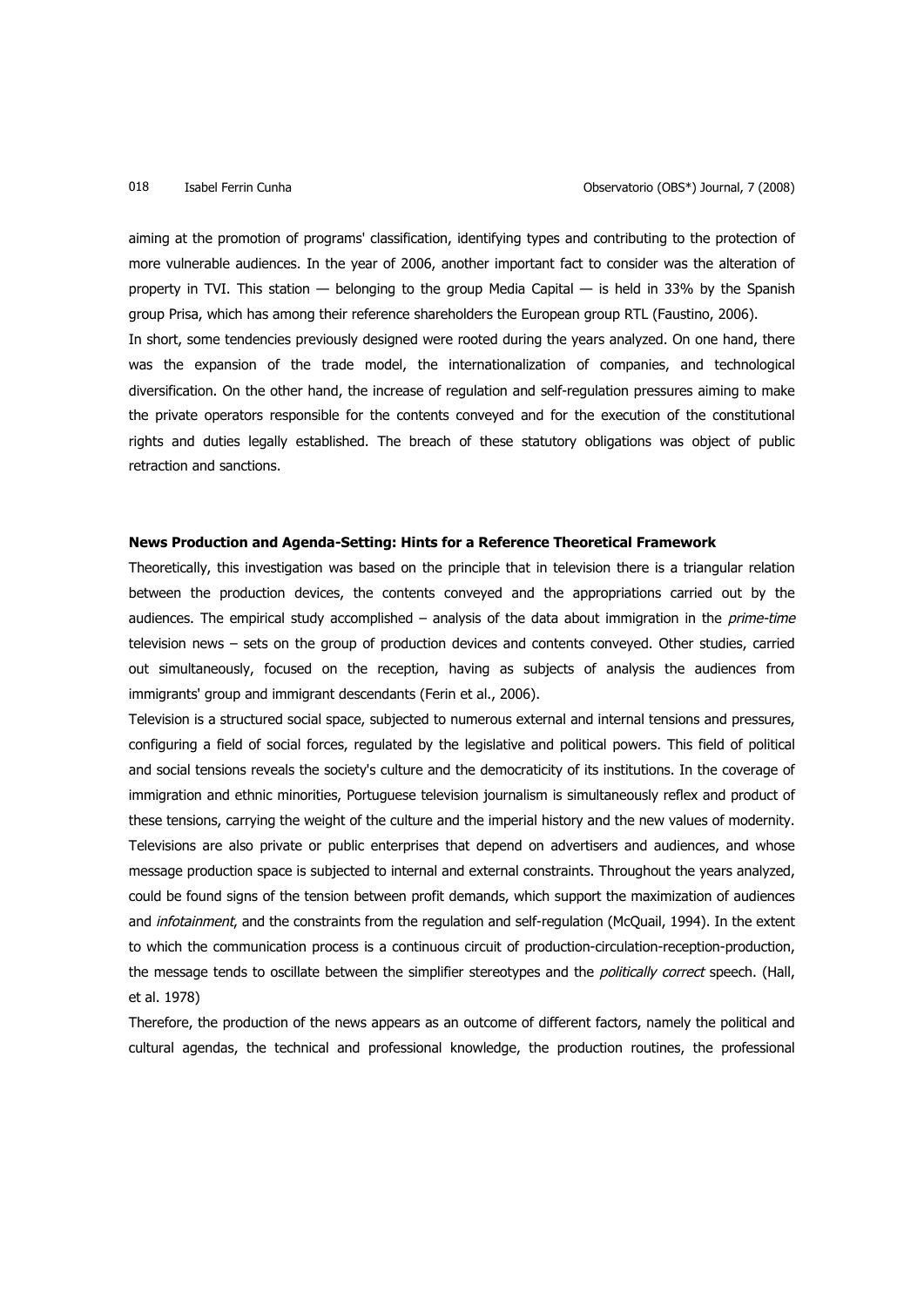### Observatorio (OBS\*) Journal, 7 (2008) Isabel Ferrin Cunha 019

ideologies, the institutional cultures, the events, the expectations, speculations and suppositions about audiences. The mixture of factors that contribute to the production of the news, makes it a socially built narrative, an individual cognitive product (of the journalist), but also collective, of the organizations and society, constituting, in its final form, an indicator of its structures and knowledge and its vision of the word. The circuit of news' production, circulation and reception is connected to the idea of agenda-setting (McCombs and Shaw, 1972, 1993; Dearing and Rogers; 1996). In the perspective of production, and not of audiences, once overstepped the principle of causal relation between the Media and public agendas (McCombs and Shaw, 1972), subsists the idea that there is a thematic hierarchy (Park, 1940) proposed by the Media (Berger and Luckman, 1996) and that the Media builds the reality from interest sources organized in society. The agenda-setting constitutes the process of selecting and hierarchizing the news, of creating a reality, for instance, about immigration and ethnic minorities, through informations provided by privileged sources, as the public security forces or the High Commission for Immigration and Ethnic Minorities (ACIME). The role of these primary definers is correlated to their privileged position, with their power to influence the Media (secondary definers) in the definition and hierarchization of reality, strengthening the dominant hegemony (Hall et al., 1978). From this relation, television defines, and not only reproduces reality and exerts an active role to *make things mean* (Hall et al., 1978).

In the theoretical framing of this empirical study, as a result of the analysis and systematic inventory of the real facts selected and structured in the journalistic coverage's about immigration and ethnic minorities, was also recovered the idea of *cultural control* and *moral panic*. The relevance of these two concepts, developed by Cohen (1973) and Hall (Hall et al., 1978) in the seventies, is related with the tensions identified in the journalistic coverage's of immigration and ethnic minorities, balancing between crime, social transgressions and the *politically correct* themes. These tensions reveal, in agreement with Hall's idea of primary definers, a struggle for hegemony and cultural control (Cohen, 1973), on which the State's agents have a main role, either in the status of security forces, or as ACIME staff, or as regulator entities. In this battle for the *meanings maps* in the field of the representations of immigration and minorities, are represented the interests of the State and Government, citizens, political, economical and religious, carrying different anxieties, expectations and fears. Independently from the positions of the different *primary* definers' groups and their interests, either manifest or hidden in the information conveyed, the concept of moral panic remains in a central place.

The concept of moral panic has its origins in the deviant theorie — in the exploration of Durkheim's concept of anomie - on to Ulrich Beck's theory of risk society, and on the work of Cohen about the British urban youth problem in the end of the fifties and beginning of the sixties, a theme that point out, for some sociologist, the contours of a social decline. Moral panic, a collective perception of societies in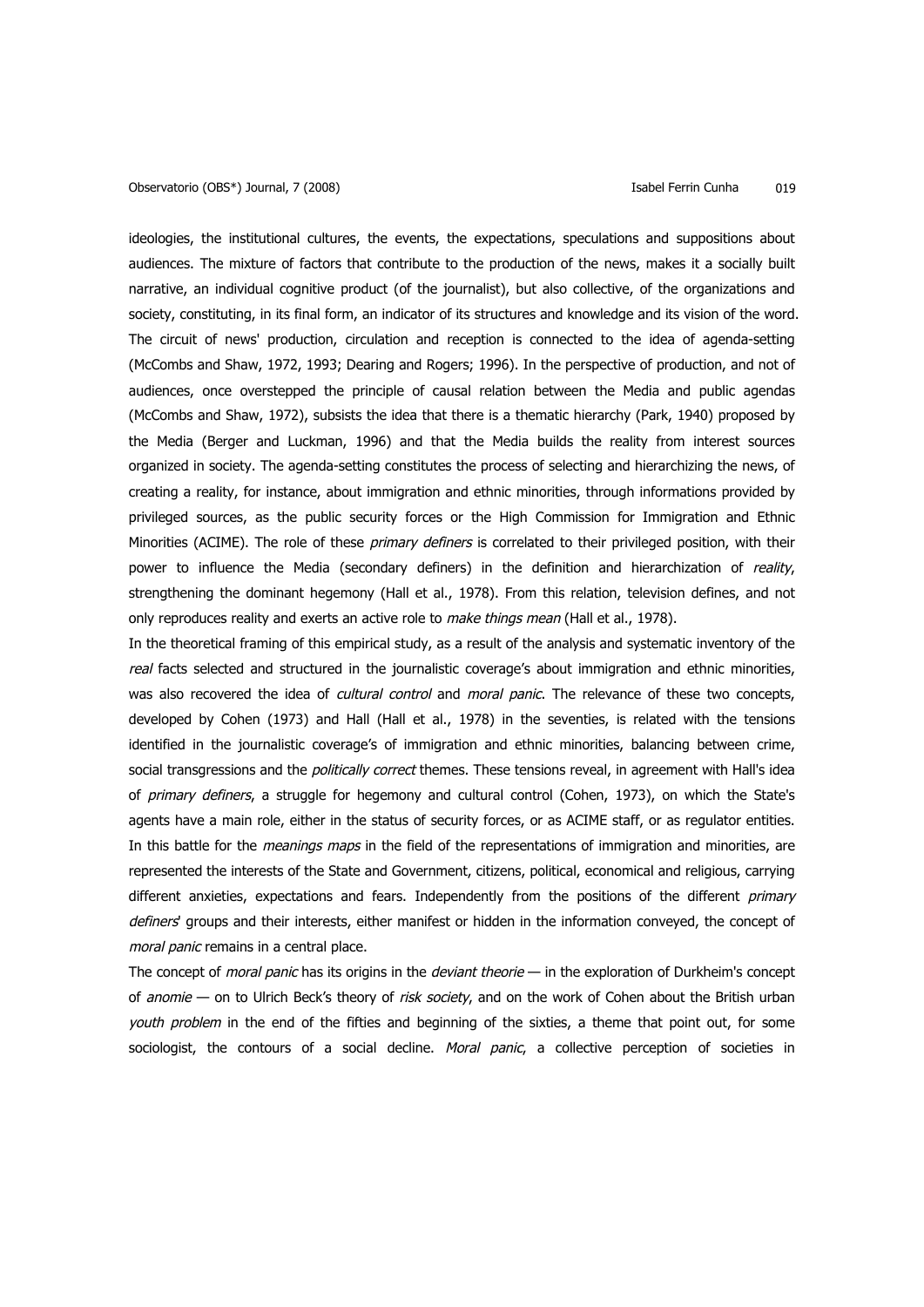transformation, built by agents with social and cultural control power, is expressed in the Media through an aesthetic and symbolic policy that crystallizes fears and threats, like the *changes in social status,* unemployment, external invasions, violence or the family dissolution. For this author, the complicity between cultural control forces and the media provides a unique opportunity for the appearance of movements supporting a new moral universe opposed to the hegemonic one, redefining the frontiers between the morally desirable and the morally undesirable (Cohen, 1973).

Stereotypes are another way to consolidate perceptions, since they limit the information, categorizing the senses in a pejorative way. Stereotyping is connected to the power and hegemony and, in spite of circumstantially affecting the power holder's it mainly affects the weaker and unprotected ones. Television, due to its nature and language, uses *stereotypes* as points of audiences' anchorage, allowing them to recognize insiders and outsiders and naturalize their characteristics. In order to contradict the naturalization of stereotypes, which denounces consolidated cultural and social relations, are necessary, according to Hall (1997), representation policies. In the perspective of immigration and minorities, the excess of negative stereotypes and negative news, is usually balanced with positive representations and news.

In the context of this theoretical and conceptual approach lie the following research questions: which are the cultural and social indicators in the coverage of immigration and minorities? What kinds of agendasetting are identifiable in the coverage of these subjects? Who are the *primary definers* of the news about immigration and ethnic minorities? What constitutes news in immigration and in minorities? How are the immigrants and ethical minorities represented?

### **Empirical Study**

In this section of the work, the data of four years of analysis, from 2003 to 2006, of the three Portuguese opened signal channels, RTP1, SIC, TVI are exposed in a comparative perspective.<sup>10</sup> The methodologies used are based in content analysis and in the statistical treatment of the data, supported by the application Statistical Package is Social Science (SPSS). The variables were organized in three groups of data regarding the Form, the Content and the Speech. The variables of Form register the descriptive data of the journalistic pieces/objects as the number of the piece, the time length, the television alignment and journalistic style. The variables of Content register the themes, actors, voices and citations of the journalistic pieces. The variables of Speech gather data related to the journalistic narrative, with special attention to Tone, Argumentation and Framing.

 $\frac{10}{10}$  The choice for these channels was based on the fact that they are opened, that is, not payed, and that they keep the highest hearing rates and advertisement value.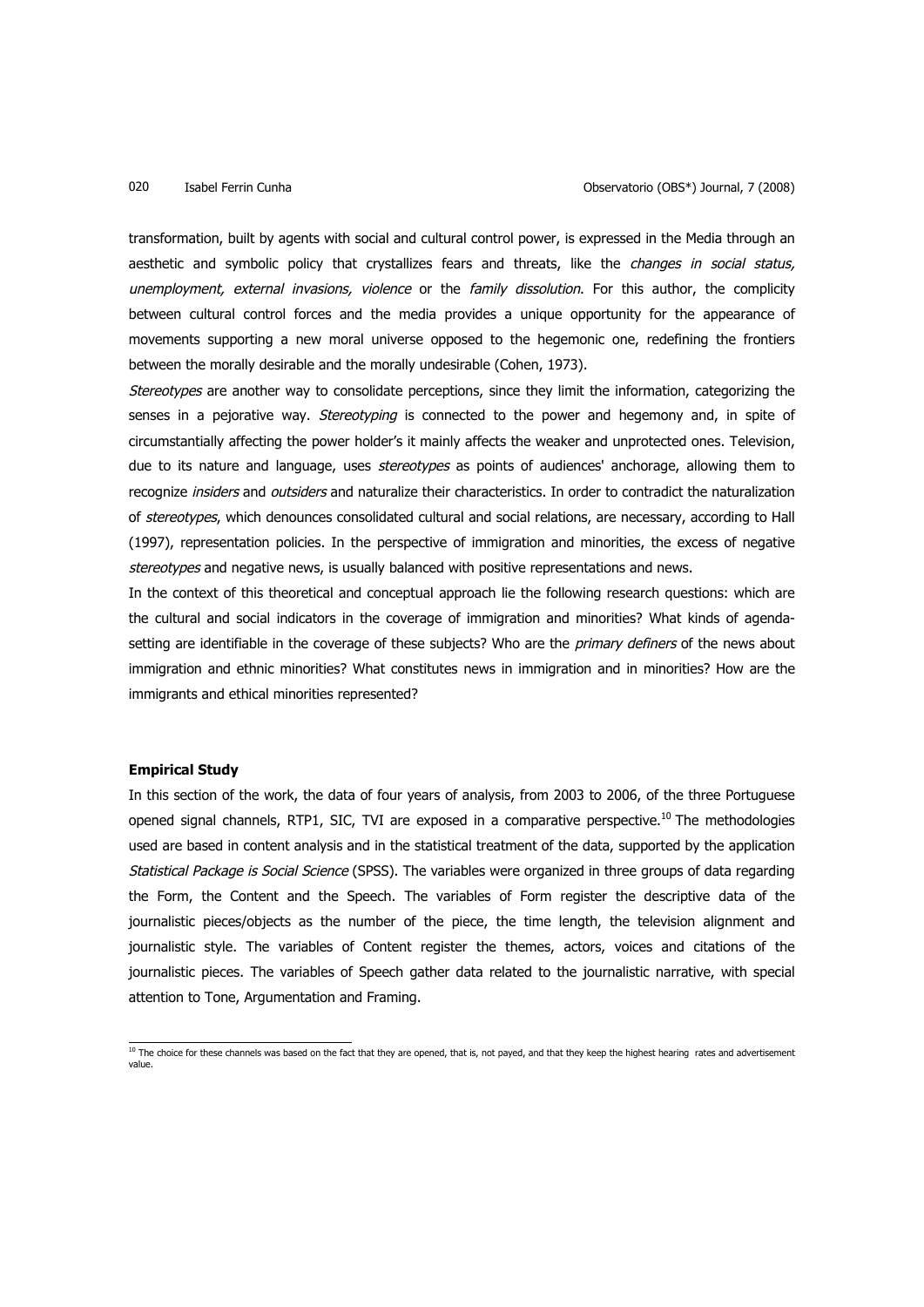### **From Form to Content**

In this part of the text it is made a fact finding of the number of pieces, type of pieces, time to broadcast the pieces, the alignment, the journalistic style, as well as the place where the action of the piece took  $place.<sup>11</sup>$ 

In the group of the *prime-time*  $^{12}$ television news, 1095 pieces were registered and analyzed in the three open signal channels. The values registered in the last year of analysis, 2006, are inferior to the ones registered in 2004 (319 pieces) and in 2003. In the whole of the years analyzed, SIC is the station broadcasting more pieces about this theme in a continuous way.

| TV Channels / Year | RTP1 | <b>SIC</b> | TVI | Total |
|--------------------|------|------------|-----|-------|
| 2003*              | 56   | 70         | 92  | 218   |
| 2004               | 80   | 127        | 112 | 319   |
| 2005               | 99   | 118        | 96  | 313   |
| 2006               | 82   | 96         | 67  | 245   |
| Total              | 317  | 411        | 367 | 1095  |

### **Table I** Total of pieces per year and per channel

\* Due to the Projects' beginning date, only the months from April to December were analyzed.

Comparing the four years, we can observe that there is some regularity in the volume of pieces due to the Christmas Season and New Year agendas, always associated with pieces which have integration and solidarity as main theme. During the four years are not perceptible agendas planned out with the same covering regularity. However, it is noticed along these years some events that invariably raise extensive coverage, for instance, the demolitions of degraded neighborhoods (2003, 2004 and 2006), prostitution (2003, 2004, 2005 and 2006), the «Arrastão de Carcavelos»<sup>13</sup> or the issues related with transgressions, crime, etc.

<sup>&</sup>lt;sup>11</sup> The following works and authors, enunciated in alphabetical order, were taken into account: Berkwowitz, D. (1997), Social Meanings of News, London, Sage;Casey, B et al., (2002), *Television Studies*: the Key Concepts, London, Routledge; Cohen, S., J. Young (eds) (1973), *The Manufacture of News*, Londres,<br>Constable; Goodwin, A., Whannel, G. (1997), *Understanding Tele* highest hearing rates.

<sup>&</sup>lt;sup>13</sup> An event or pseudo-event reported by the Portuguese media, based on the alleged robbery made by a group of youngsters of African origin to swimmers at the Beach of Carcavelos, surroundings of Lisbon, on the 10<sup>th</sup> of June of 2005. This day, a national holiday celebrated as day of Camões and of the Portuguese<br>Communities. Later on, the robbery and report built by the medi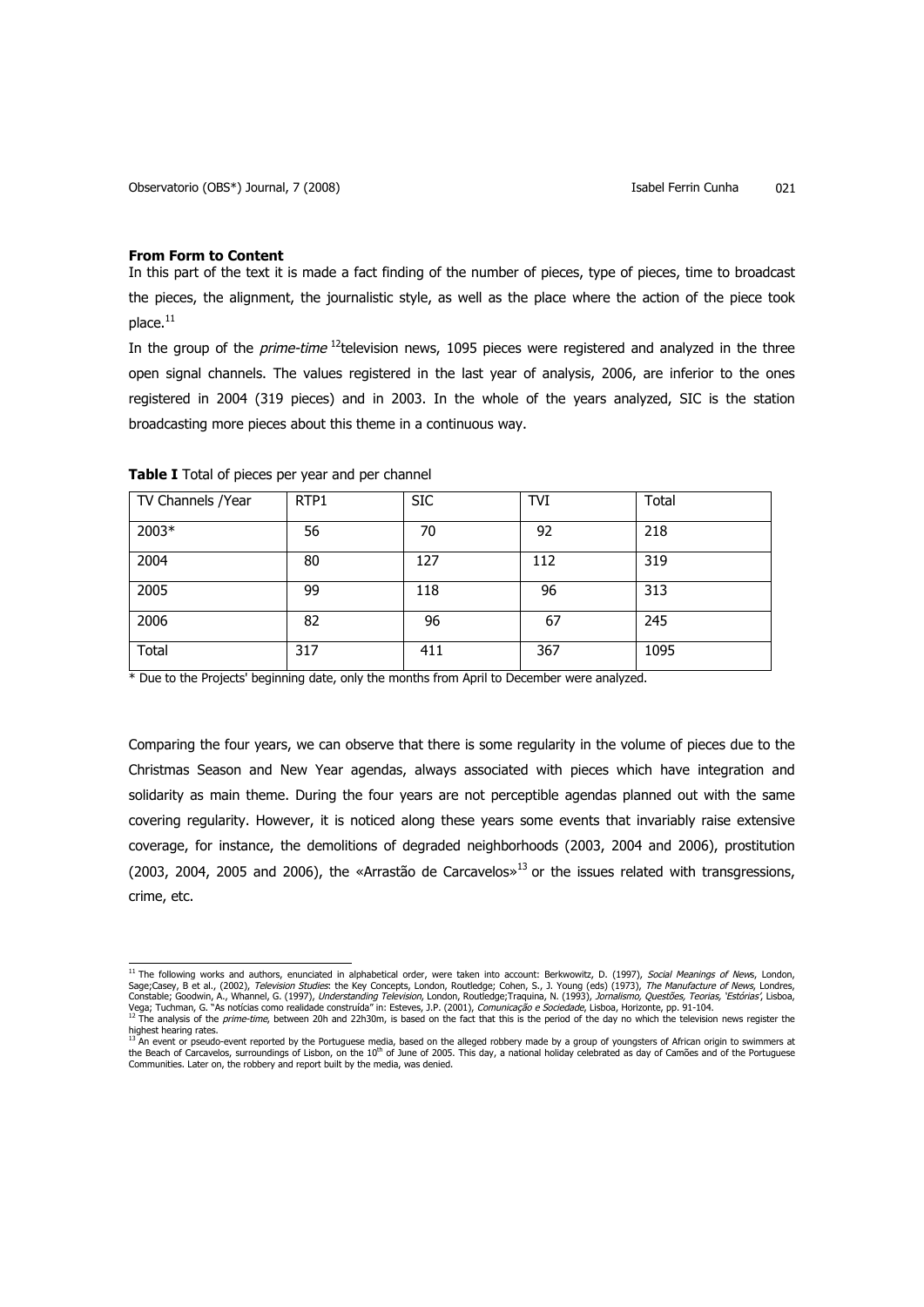### 022 Isabel Ferrin Cunha Observatorio (OBS\*) Journal, 7 (2008)

|         | 2003                                     | 2004                             | 2005                              | 2006                           |
|---------|------------------------------------------|----------------------------------|-----------------------------------|--------------------------------|
|         | <b>July</b> (37; 7.1%)                   | January (74;                     | <b>January</b> $(36)$             | May (30; 12.2%)                |
|         | Visit of the Brazilian<br>President Lula | Christmas Season;<br>«Shares for | Christmas Season;<br>«Searches in | «Brazilians in Vila<br>de Rei» |
|         |                                          | immigration»                     | prostitution bars»                |                                |
|         | <b>October</b> (48;                      | <b>February</b>                  | <b>June</b> (52; 16.6%)           | August (30;                    |
|         | 21.4%)                                   | (37;11.6%)                       |                                   | 12.2%                          |
| Month   | Time Magazine                            | «Searches in                     | «Arrastão de                      | «New Law of                    |
| and     | «Mothers of                              | prostitution bars»               | Carcavelos»                       | <b>Immigration»</b>            |
| Agendas | <b>Bragança</b> »                        | in Intendente in                 |                                   |                                |
|         | December (34;                            | <b>May</b> $(32; 10\%)$          | <b>December</b>                   | December (41;                  |
|         | $15.2\%$                                 |                                  | $(35;11,2\%)$                     | $16.7\%$                       |
|         |                                          | <b>Period of</b>                 | <b>Christmas</b>                  | <b>Christmas</b>               |
|         | <b>Christmas Season</b>                  | Immigrants'                      | Season;                           | <b>Season; The New</b>         |
|         |                                          |                                  | «Deported in                      |                                |
|         |                                          | census                           | <b>Oporto Airport »</b>           | <b>Law of Nationality</b>      |

**Table II** Months with more pieces per year and respective agendas

In 2003 it is pointed out the «Visit of President Lula da Silva» to Portugal in July, and the agenda created around the agreement for legalization of the Brazilian immigrants, nominated Agreement Lula. In October, the publication in the Times Magazine of a piece on the «Mothers of Bragança»<sup>14</sup>, denouncing the high number of Brazilian women prostituted in the city, had as consequence an increase of the number of pieces in the generalist televisions' prime-time. The following year, 2004, besides the routine agendas, it can be registered the ones associated to the revision of the immigration policies, as well as the ones appearing as a sequence of the prostitution phenomenon and women's traffic.

In 2005 and 2006, the months of January and December include a great number of *routine* pieces, while the months of June and May are ruled, respectively, by pieces on the «Arrastão de Carcavelos» (June of 2005) and the arrival of Brazilians to Vila de Rei invited by the mayor of the City (May of 2006). It is also pointed out, that the political campaigns for the legislative elections, in 2005, and the rehousing taken place in Amadora in 2006, also contributed for the huge number of pieces registered in these two years in January.

<sup>&</sup>lt;sup>14</sup> Event that agitated the city of Bragança in March/April 2003, and that consisted in the denunciation, done by the married women of the city, of prostitution<br>houses and of the Brazilian women's activity in prostitution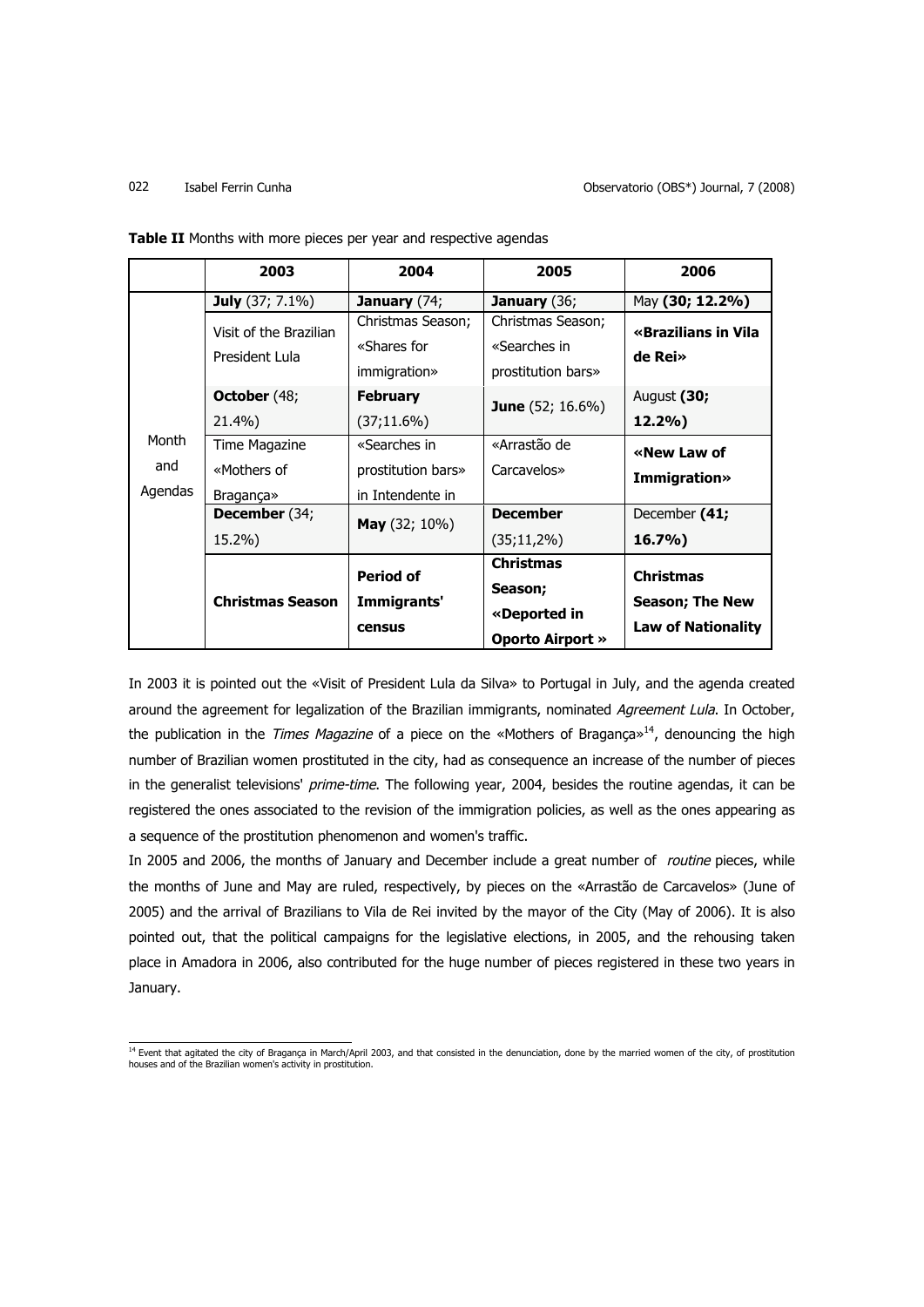The dimension of the agenda created by the event «Arrastão de Carcavelos» is reflected in the 52 pieces accounted, corresponding to 16,6% of the annual television pieces. However, it is important to remark that only 11 pieces were directly subjected to this theme in June, since the facts and events that it created, for instance, manifestation of the far-right, visit of the Portuguese Republic President to Cova da Moura, 15 leaded to an increase of the number of pieces during this month. On the whole, there are 15 pieces (4,8% of the total main subjects) whose main theme is the «Arrastão de Carcavelos».

Along these years, there are few pieces subordinate to the themes Immigration and Ethnic Minorities that make the opening of the television news, being most of them integrated in the alignment. However, it stands out that, when the pieces make the opening of the television news, they constitute hard news, strong events with continuity, that raise the attention of the media, have great audience potential and remain for some days or weeks in the alignment schedule. So, for instance, in 2003 we found 12 pieces that made the opening of the news, most of them directly or indirectly related with the case «Mothers of Bragança»; in the following year only 7 are registered, also related with the «Searches in prostitution houses in Intendente»<sup>16</sup> or also with accidents of diverse nature. The following years, 2005 and 2006, registered, respectively, 12 and 6 pieces in the opening, pointed out in the first year, 6 related to the «Arrastão de Carcavelos».

The majority of the pieces analyzed from 2003 to 2006, are included in the News Report style, with or without live broadcast, being registered few studio and Off interviews, though this type has grown significantly in 2005. In 2006, with the medium increase of the pieces' time, the reports with live broadcast increased and the pieces characterized as Off reduced.

<sup>15&</sup>lt;br>15Slum of the suburbs of Lisbon, witch population is predominantly of Cape-Verdian origin.<br><sup>16</sup> Degraded square in the town centre of Lisbon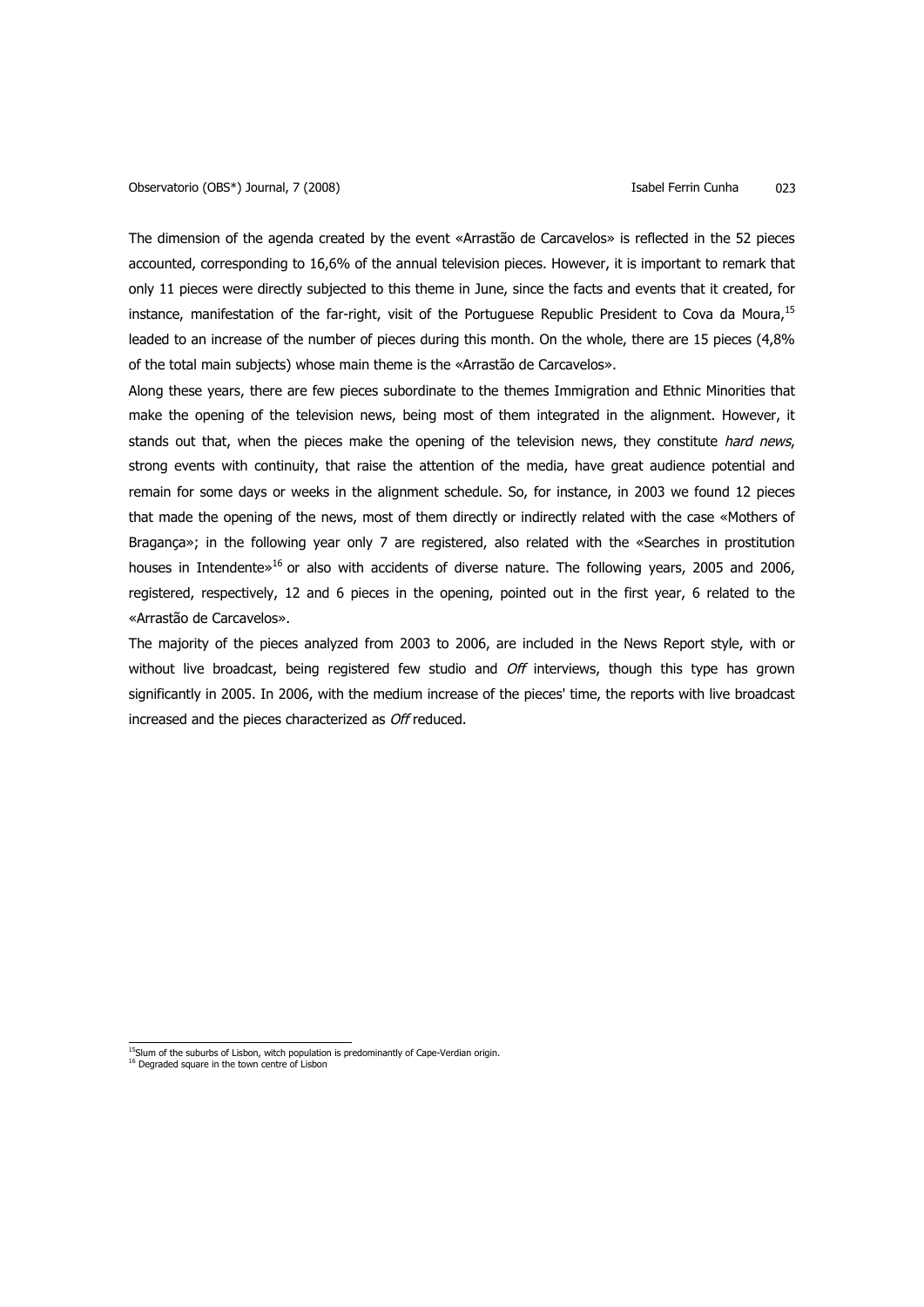024 Isabel Ferrin Cunha Observatorio (OBS\*) Journal, 7 (2008)



### **Table III** Pieces per television type

The whole metropolitan area of Lisbon is the geographical place in the origin of most of the pieces (211 pieces, 37.8%) followed by the ones happening in the scope of Portugal (124 pieces, 22.2% of the whole). These values correspond, on one hand, to the macrocephaly of Lisbon, not only political, but also of television, since it gathers all the headquarters of the television stations. On the other hand, the reference to Portugal shows that many of the pieces concern the country, and are locate in the sphere of politics and legislation. Another interpretative factor that should not be ignored is the restructuring in the television stations, the budget cuts and a certain economy of means that are reflected in the concentration of the pieces produced in the metropolitan area of Lisbon, where the television stations are located. It is also important to mention that, in the last two years, SIC is the station that produces more pieces with the metropolitan area of Lisbon as the action location, followed by RTP and finally TVI.

The pieces produced in the regional delegations present themes predominantly associated to Crime, namely prostitution, trials of the reported crimes, or even accidents. As a cause for this situation, can be articulated the hypothesis that, having the works of the regional delegations great difficulty in entering the alignment, they appeal several times to strategies founded in the *infotainment* what would give them a bigger broadcast possibility. On the other hand, it is also important to refer that the production in the delegations of the private channels is awarded to independent producers, what tends to strengthen some informative criteria that guarantee, from the beginning, the broadcast of the pieces produced.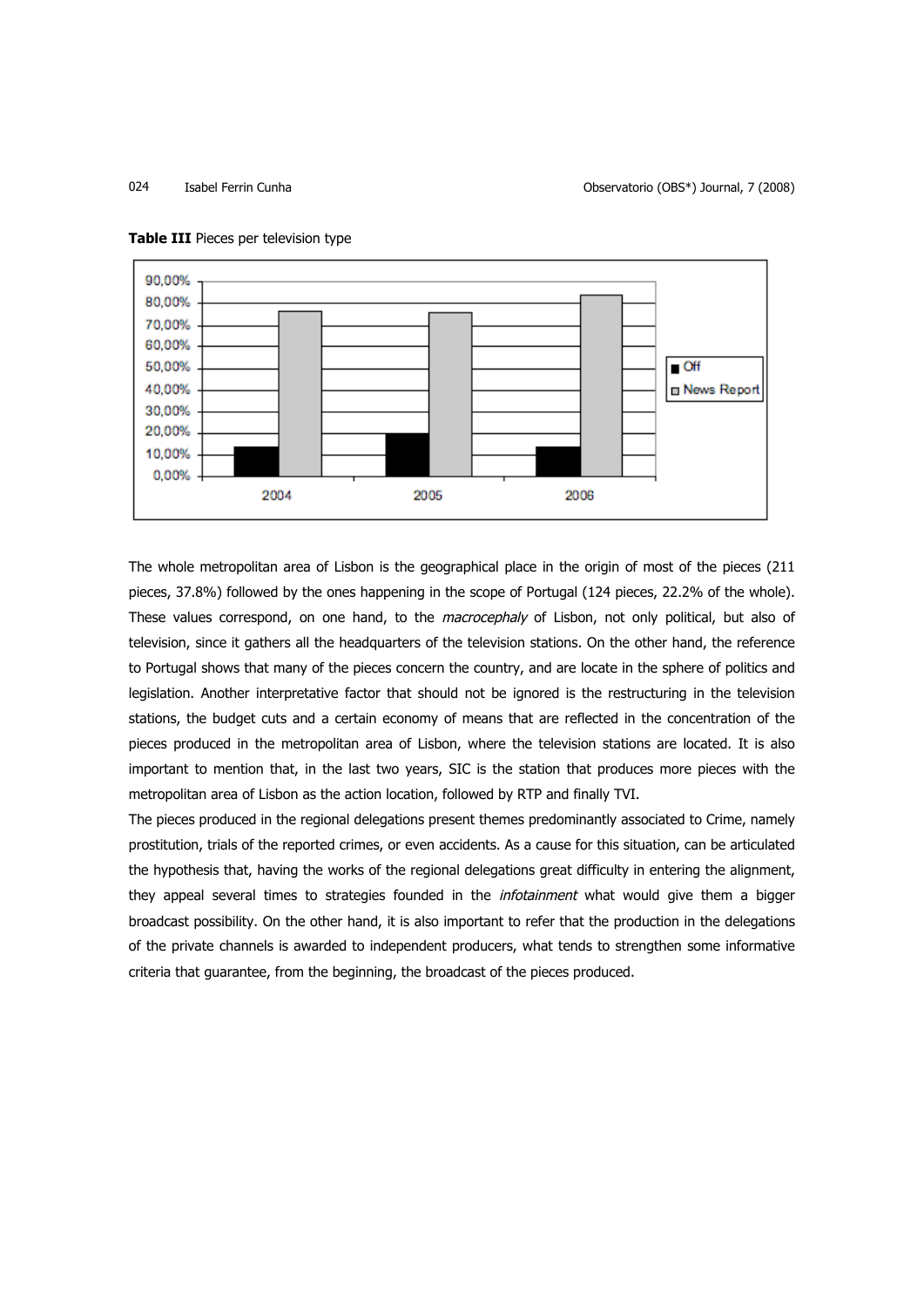# Observatorio (OBS\*) Journal, 7 (2008) Isabel Ferrin Cunha 025

| <b>Region</b>         | 2003*      | 2004        | 2005             | 2006        |
|-----------------------|------------|-------------|------------------|-------------|
| Lisbon                | 68 (30.5%) | 113 (35.4%) | 127 (40.6%)      | 84 (34.3%)  |
| Portugal              | 52 (23.3%) | 71 (22.3%)  | 54 (17.3%)       | 70 (28.6%)  |
| Other<br>in<br>Region | North (42; | Centre (34; | North (30; 9.6%) | Centre (22; |
| focus                 | 18.8%)     | 10.7%)      |                  | $9\%$       |

**Table IV** Pieces per scope or action location

\* The data concerning this year include the months from April to December in the channels RTP1, RTP2, SIC and TVI

# **Content and Actors**

In this section we make a fact finding concerning the two main themes specially focused on the pieces (Subject1; Subject2), as well as the Actors (Actor 1; Actor2) and their voices. The literature about immigration and ethnic minorities in Portugal underlay the categorization of the themes.<sup>17</sup>

As defended by many academics (for instance, Hall, 1978) and international organisms such as the European Monitoring Centre on Racism and Xenophobia (EUMC) and the UNESCO, and verified by international and national opinion studies, the televisions are responsible for the creation of a public opinion concerning the immigrant foreigners. The contents of the images conveyed by televisions, largely contribute to the construction of the immigrants' and ethnic groups' identities when they refer, for instance, their country of origin, the juridical situation, occupation, or subjects to which they are more frequently related to. In this perspective, the information presented here, together with other studies, namely the ones developed by Lages and Policarpo in 2004 and 2005, allow to make a sketch of the immigrants' identities presented by the Portuguese television stations.

Along the years analyzed, the Brazilians are the immigrants with more references as singulars, even though, in the whole of the group, are registered more pieces in which were present immigrant from several nationalities. In the year of 2005, and due to the «Arrastão de Carcavelos» and of the agendas it created, the references to the so called «second generations» emerges, with 48 pieces and 15,3% of the total, values that decrease significantly in the year of 2006. This visibility is in consonance with the data registered by SEF and studied by the specialists on this subject. However, it can be verified that, during these years, some alterations indicating new migratory movements, such as the decrease of the number of pieces where are present citizens of Eastern Europe countries, namely Ukrainian and, in opposite, an increase of references to the Chinese and Romanian communities. Also worthy of mention, the decrease of

<sup>&</sup>lt;sup>17</sup> Bganha, M.I. e Marques, J.C. (2001), *Imigração e Política: o caso portuguê*s, Lisboa: Fundação Luso-Americana; Bastos, J.G. e Bastos, S.P. (1999), Portugal *Multicultural,* Lisboa: Fim de Século: 12-14; Cádima, R. e Figueiredo, A. (2003), R*epresentações (Imagens) dos Imigrantes e das Minorias étnicas nos Media,*<br>Lisboa, ACIME; Ferin Cunha, I. et al., (2002), "Media e Discrim Celta; Pires, R. Pena (2003), Migrações e Integração, Oeiras, Celta; Vala, J., Brito, R., Lopes, D. (1999), Expressões dos racismos em Portugal, Lisboa, ICS.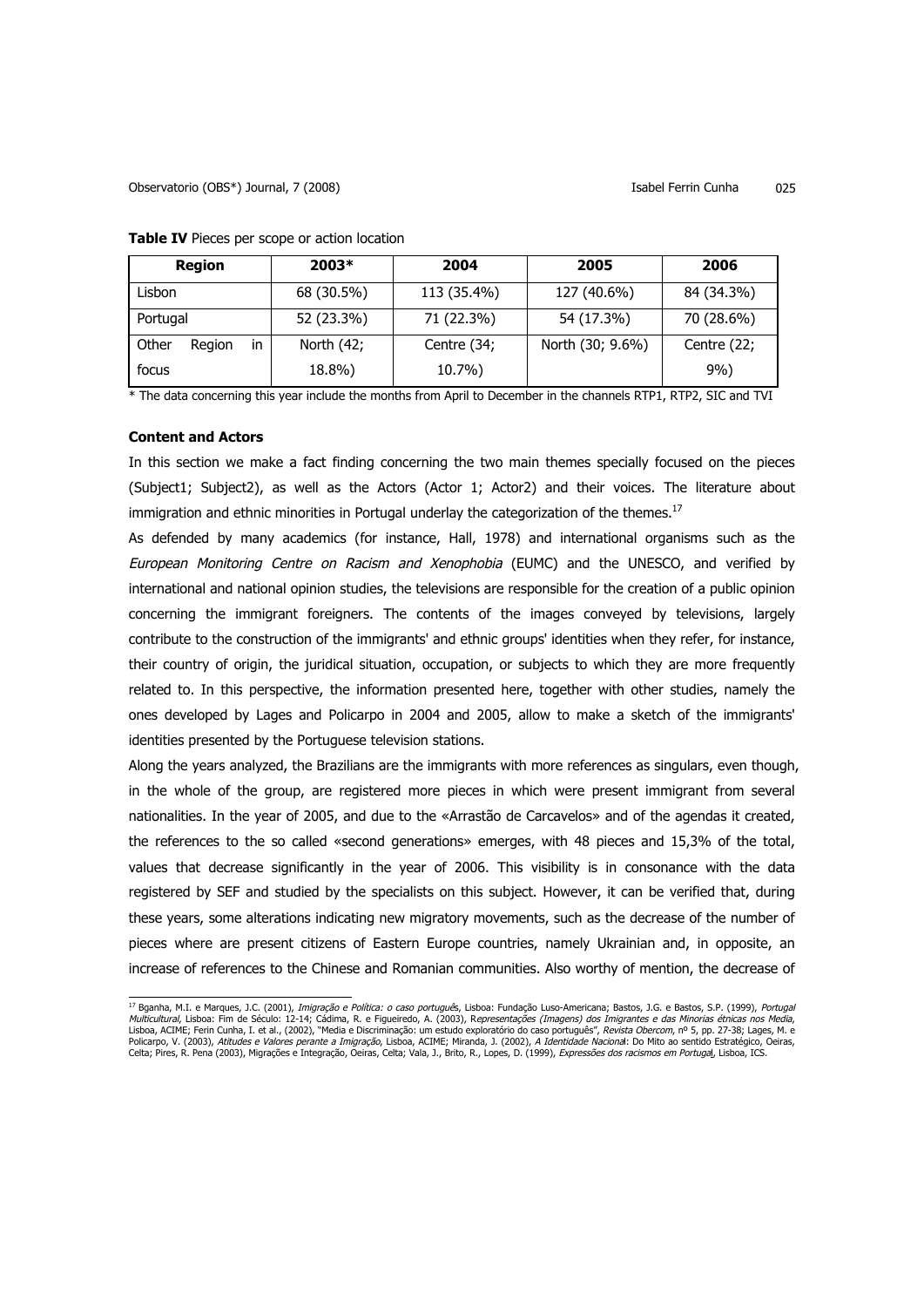pieces in which are identified members of the gypsy ethnic group, which can be explained through multiple hypotheses, such as the campaigns for public raise awareness, near the private operators and journalists, in order to omit the reference to the gypsy group, if it has no relevance for the reported news.

| Nationality/<br>/Ethnic group | $2003*$    | 2004       | 2005       | 2006       |
|-------------------------------|------------|------------|------------|------------|
| <b>Brazilians</b>             | 57 (26%)   | 59 (18.5%) | 57(18.2%)  | 50 (20.4%) |
| Several origins               | 47 (21.5%) | 69 (21.6%) | 72 (23%)   | 84 (34.3%) |
| "Second Generations"          | $n/a$ **   | 12 (3.8%)  | 48 (15.3%) | 16 (6.5%)  |
| <b>Ukrainians</b>             | 12 (5.5%)  | 47 (14.7%) | 12 (3.8%)  | $8(3.3\%)$ |
| Chinese                       | $2(0.9\%)$ | $7(2.2\%)$ | 18 (5.8%)  | 5(2%)      |
| Gypsy                         | 28 (12.8%) | 28 (8.8%)  | 15 (4.8%)  | $7(2.9\%)$ |
| Total                         | 219        | 319        | 313        | 246        |

\* The data related to this year include the months from April till December in the channels RTP1, RTP2, SIC and TVI \*\* In the year of 2003 the modality "Second Generations" was not considered.

Regardless of most of the pieces focusing adults, is noticed that there is an increase of the number of pieces that focus children and young sons and daughters of immigrants. These pieces have, in most of the cases, the schools as scenery. On the other hand, it is verified that remains to be dominant the Mixed modality, that is, pieces which focus the two genders (man and woman), in spite of being stated in the last years a decrease of the pieces on women. This situation demonstrates that a woman alone has a small capacity to generate news, except when she is associated to prostitution, or in very exceptional cases, when she is individualized as a success example, like the immigrant candidates to exert medical practice in 2004. Regarding the first condition, it is verified that Woman picks a larger number of pieces in 2003, what should be read in consonance with the case «Mothers of Bragança» and the publication, in the Time magazine, of the report about the prostitution in the north of Portugal.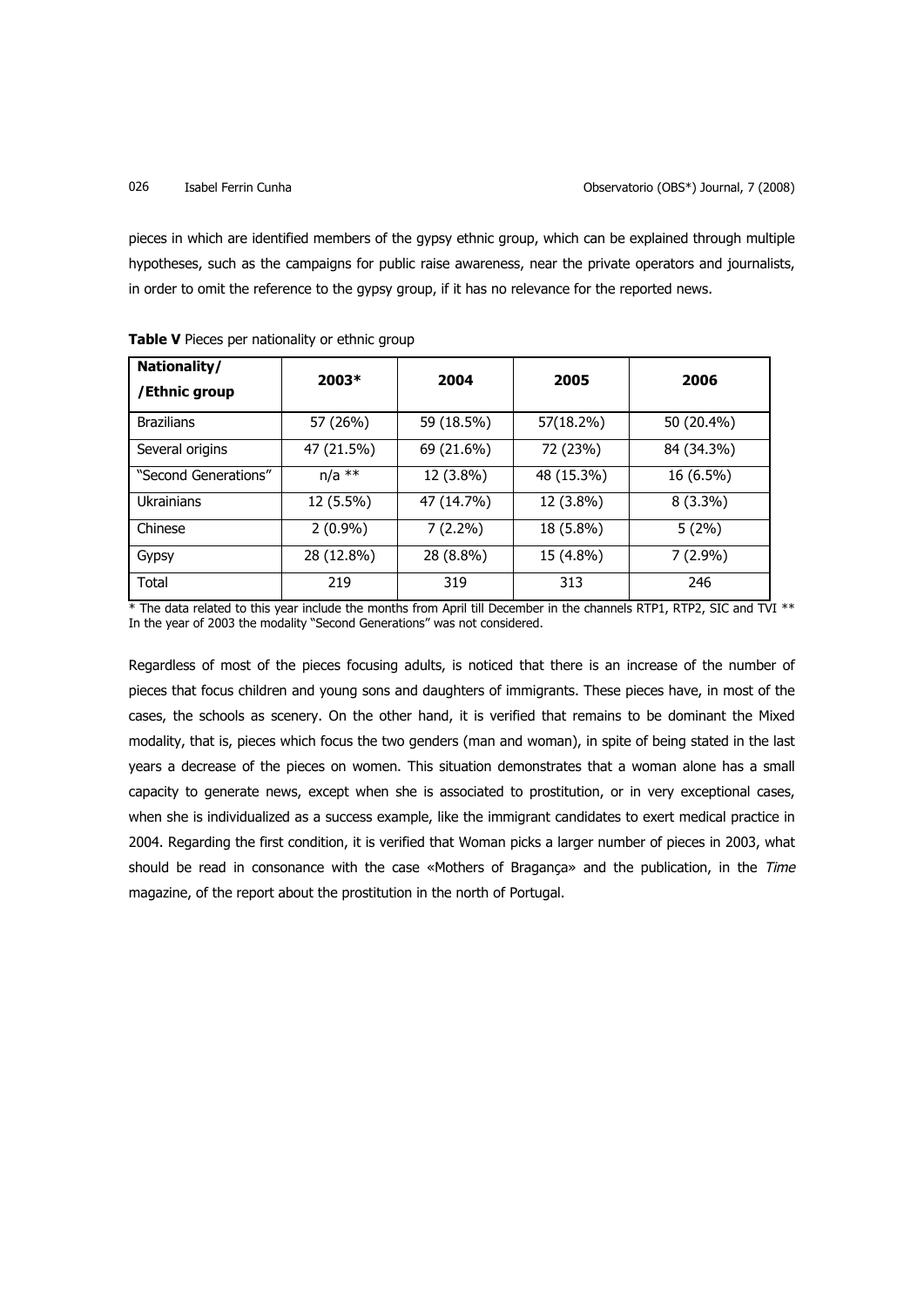

### **Table VI** Pieces per Gender

\* The data related to this year include the months from April till December in the channels RTP1, RTP2, SIC and TVI

Until this moment in the presentation, it was exposed the immigrants' characterization, regarding the nationality, age and gender. Starting from now, it is intended to understand which the importance is granted to them in the journalistic pieces.

In the first place, it is observed that the immigrants are the actors more focused along these four years, both as main and secondary actors, followed by the security forces (PSP, SEF, GNR, PJ) and the common people. Therefore, it is observed that, in 2003, the immigrants gathered 52.5% of the pieces, remarking that they are more a passive than an active actor, and the security forces 35.2%, as an active actor. In 2004, the number of pieces having the immigrants as actors decreased, 30.3%, but, in exchange, the active role increased; in 2005, it can be noticed that the immigrants return, again, to have a more passive role, going up a little the following year. In the whole of the nationalities, it is noticed that the Brazilians and the citizens of the Eastern European countries (Moldavia, Russia, Ukraine and Romania) are the ones acquiring larger prominence as active actors, since they get the higher values on the quotes (citations). The Second generations acquire larger protagonism as actors in 2005, 25 pieces (8.0% of the whole), although their active expression only corresponds to 14 pieces and 5.4% of the citations, what demonstrates that their function is still significantly of a passive actor. The data of 2005 is related, just as mentioned, to the «shock waves» following the «Arrastão de Carcavelos», because in 2006 the values regarding the Second generations are quite inferior, what can also be a consequence of the new Law of Nationality and of the consequent acquisition of Portuguese nationality.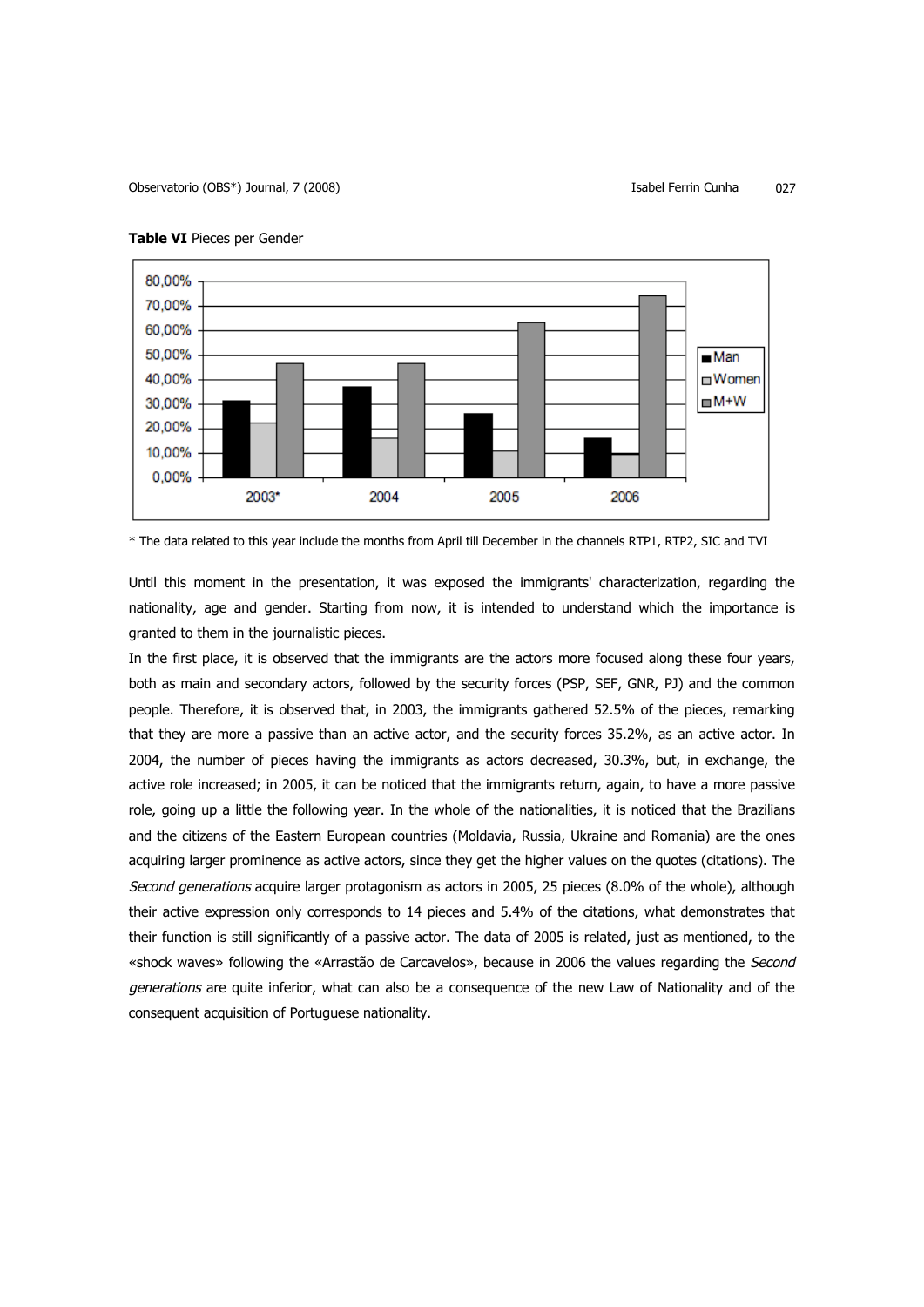Along these years, it was in 2003 that was registered, in the modality of actor, the largest number of pieces on citizens of the gypsy ethnic group (28 pieces, 12.8% of the whole), followed by the year of 2004 (25 pieces, 5.2%) and with values much inferior to the years of 2005 (7 pieces, 2.2%) and 2006 (5 pieces, 2%). The voices of these actors were also more active in 2003, with 22 pieces, corresponding to 8% of the whole. In the following years, that expression decreased in consonance with the reduction of the number of registers signaled. One of the interpretative hypotheses for this situation, can once again be found in the effort done by several organisms, among them ACIME, to make the agents and operators of the media aware about the discrimination related to the nomination of the ethnic group.

It is also underlined, that the values regarding the protagonism of the State/Government present some oscillations, related to the electoral campaigns and to the different political agendas of discussion and promulgation of the Laws of Immigration and Nationality. On the other hand, certain stability is verified in the indicators of participation of the common people, specialists and businessmen, largely as active actors. It is inferred, from the data, witch continues to exist a considerable contribution of the official sources, although there are more consistent indications from other sources, namely the ones coming from the civil society.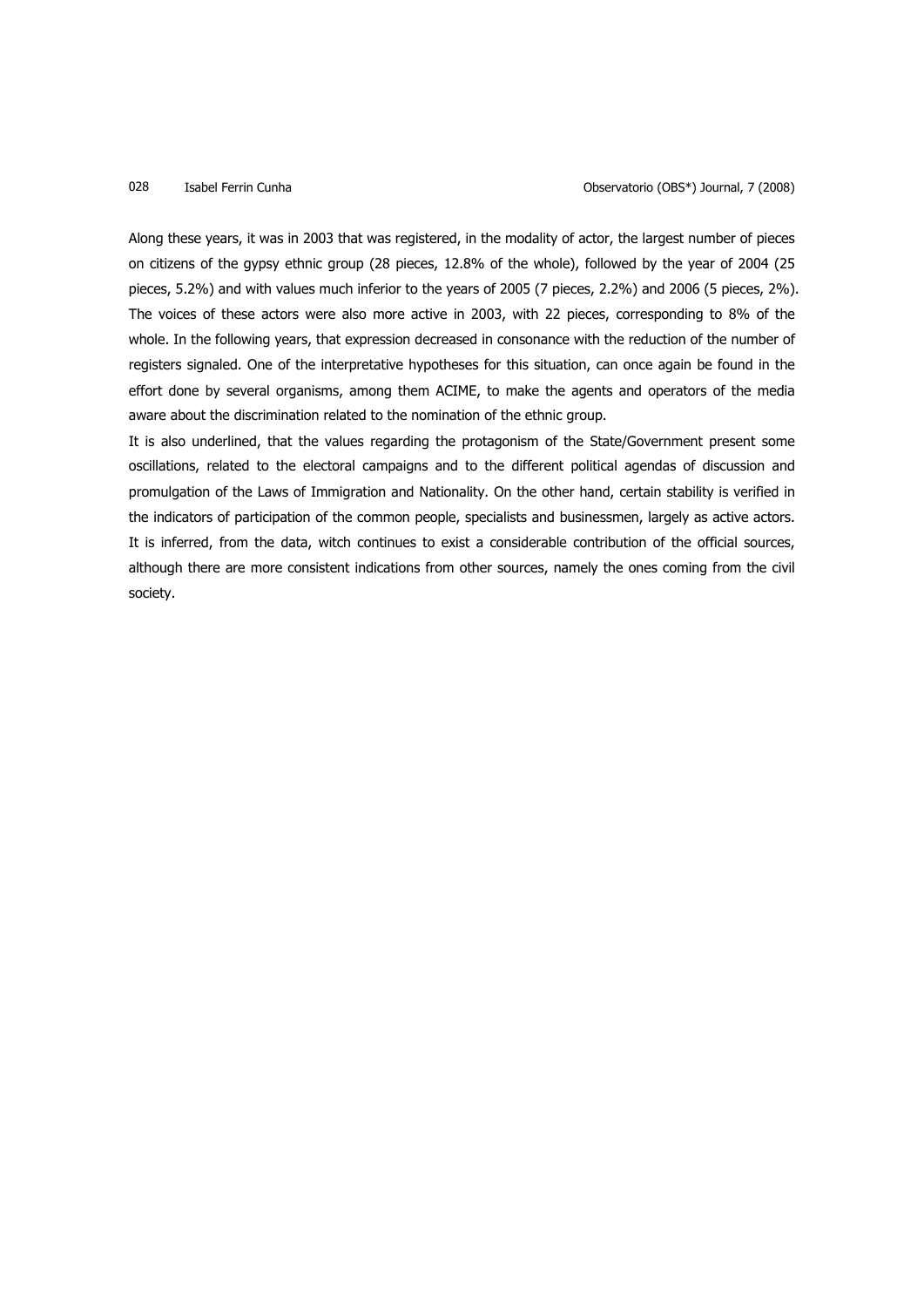

**Table VII** Voice attributed to the main actors (Citation 1) per year, number of pieces and percentages related to the whole of the pieces.

\* The data related to this year include the months from April till December in the channels RTP1, RTP2, SIC and TVI. \*\* In 2003 it was only contemplated the modality People.

But which themes are these protagonists associated to? Which are the events and the subjects that more prominence have in televisions? Do all television station give equal emphasis to all subjects? Is there any difference, regarding the subjects approached, between public and private television?

The criteria for 2004 was used, in order to get more conclusive answers regarding the questions initially formulated; these are not possible to obtain for the year of 2003, since for this year were only analyzed the months from April to December. For the remaining three years, the subjects were aggregated in five semantic fields: Social Transgression (Crime, Exploitation, Mafia, Prostitution and Violence); State/Government (Deportation, Legalization, Legislation, Naturalization, SEF, Security and Terrorism); Sociography (Underground, Social Conditions, Unemployment, Discrimination, Education, Economy, Family, House, Work, Homeless and Health); Inclusive Policies (Culture, Integration, Regrouping, Religion); Media Routines (Accidents/Incidents, Agendas, Statistics and Studies about Immigration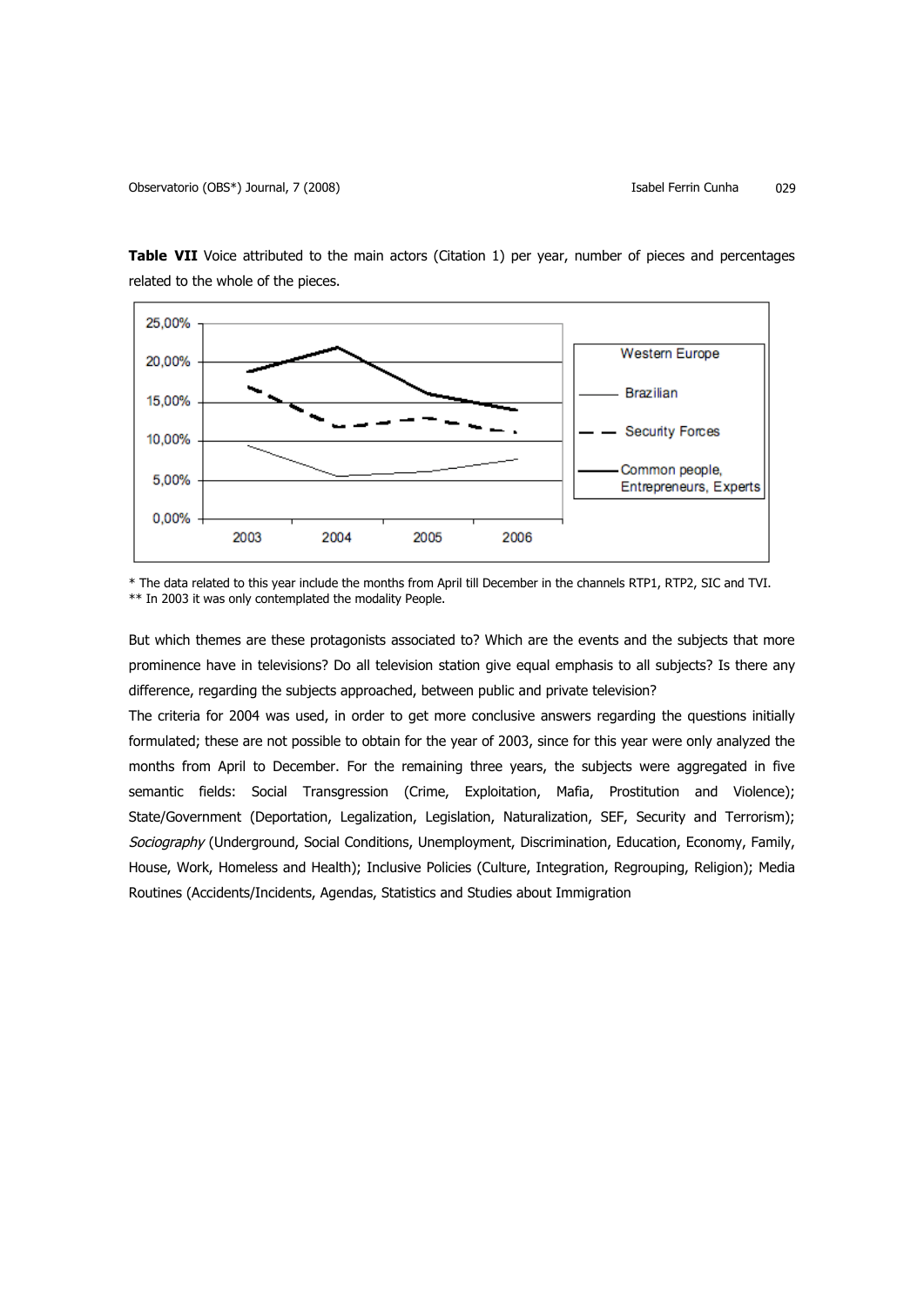030 Isabel Ferrin Cunha Observatorio (OBS\*) Journal, 7 (2008)

**Table VIII** Aggregation of the main subjects

| <b>Themes Aggregated (Subject 1)</b> | 2004          | 2005       | 2006           |
|--------------------------------------|---------------|------------|----------------|
| Social Transgression                 | 105 pieces    | 119 pieces | 66 pieces      |
|                                      | 34.5%         | $37.7\%*$  | 26.9%          |
| State/Government                     | 42 pieces     | 38 pieces  | 24 pieces      |
|                                      | 13.3%         | 12.1%      | $9.8\%$        |
|                                      | 49 pieces     | 65 pieces  | 75 pieces      |
| Sociography                          | 21.3 %        | 20.8%      | $30.6\%**$     |
| <b>Inclusive Policies</b>            | 36 pieces     | 34 pieces  | 29 pieces      |
|                                      | 11.3%         | 10.8%      | 11.8%          |
| <b>Media Routines</b>                | pieces<br>29. | 42 pieces  | 13 pieces 5.2% |
|                                      | 9%            | 13.5%      |                |
| <b>Total of Pieces</b>               | 319           | 313        | 245            |

\* Include the pieces referred to the «Arrastão de Carcavelos»

\*\* Include the pieces referred to the «Brazilians in Vila de Rei».

Once again, the observation of this table shows that the year of 2006 presents some differences comparatively to the previous years, with a larger representativeness of the pieces aggregated in Sociography and a smaller number of pieces in Social Transgression. It is also important to regard that, in 2005, the value of this last indicator reflects the «Arrastão de Carcavelos» as main theme. It is also pointed out, for this year, the number of pieces registered in media routines, which is in consonance with the electoral actions that took place. Comparing the main subjects with the subjects registered as second (Subject 2), it can be observed a larger balance in the distribution of the values through the themes. It is underlined that the themes aggregated in *Sociography* are those assuming more stable values throughout the three years analyzed, acquiring, in 2006, larger prominence as main. In 2004 and 2006, it can be remarked that the themes aggregated in State/Government acquire a significant value, compared to the year of 2005, what corroborates the influence of the government agenda on the media agenda. On the other hand, in the year of 2006, it is verified, just as for the Subject 1, a reduction on the pieces aggregated in Social Transgression and a balanced distribution through the themes State/Government, Inclusive Policies and Media Routines.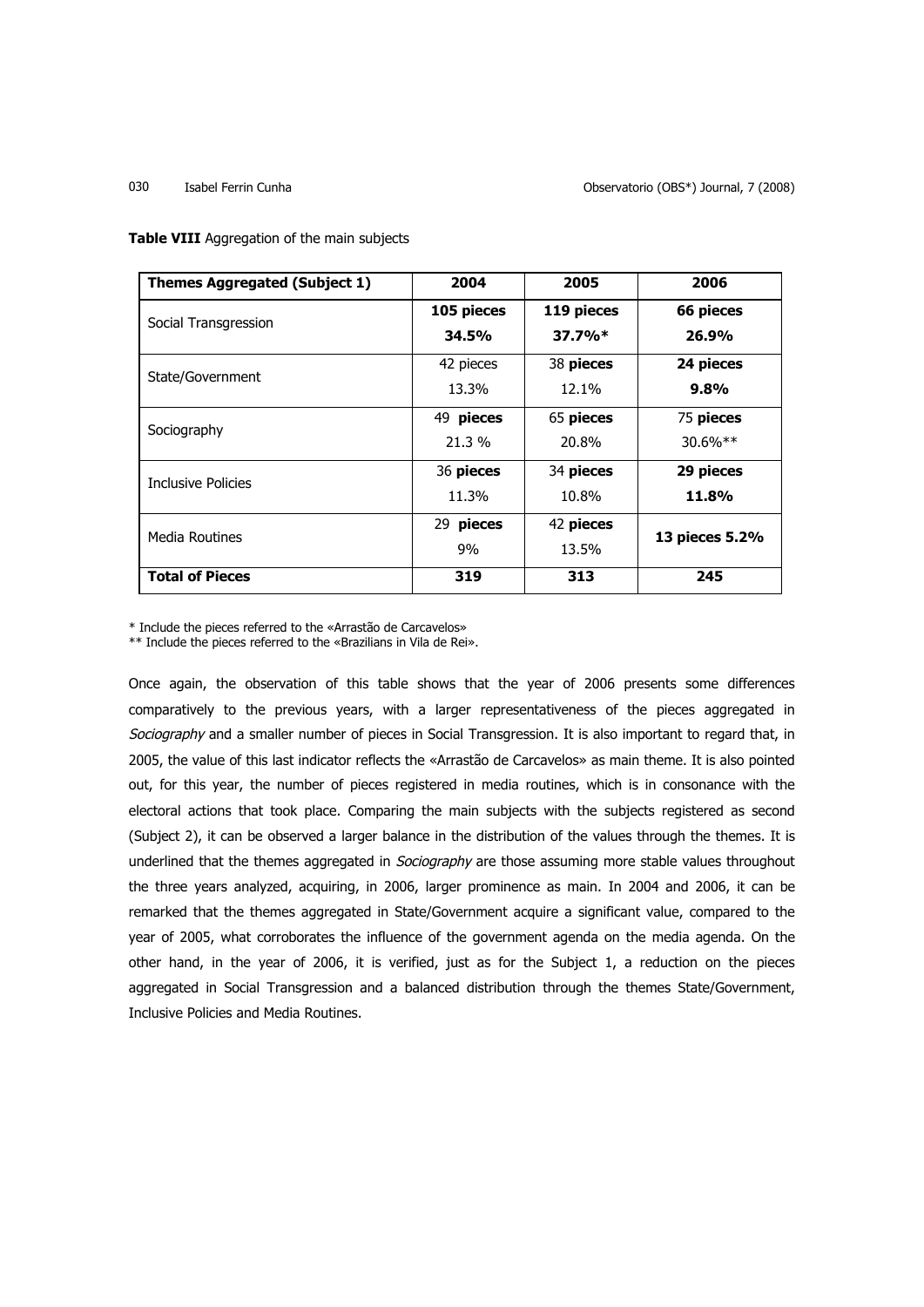|                           | 2004      |           | 2005      |           | 2006      |              |
|---------------------------|-----------|-----------|-----------|-----------|-----------|--------------|
|                           | Subject 1 | Subject 2 | Subject 1 | Subject 2 | Subject 1 | Subject 2    |
| Social Transgression      | 34.5%     | 36.6%     | 37.7%     | 29.2%     | 26.9%     | 17.4%        |
| State/Government          | 13.3%     | 25.3%     | 12.1%     | 10.9%     | 9.8%      | <b>35.4%</b> |
| Sociography               | 21.3%     | 14.5%     | 20,8%     | 21.5%     | 30.,6%    | 13.9%        |
| <b>Inclusive Policies</b> | 11.3%     | 19.2%     | 10.8%     | 12.8%     | 11.8%     | 13.8%        |
| Media Routines            | 9%        | $4.3\%$   | 13.5%     | $4.2\%$   | 5.2%      | 11.8%        |

**Table IX** Comparison between Subject 1 and Subject 2 (aggregated)

# **Speeches: from the Tone to the Framing**

In the comparison of the years in analysis, it can also be noticed some changes in the narrative styles, classified in the framing type and in the argumentation used. These variables, and respective modalities, assume, in consonance with works accomplished by international and national investigators (Fowler, 1991; van Dijk, 1991), that the News, in the press and in television, is a narrative style — involving the hierarchical report of political, economical and social events — where the enunciator expresses, through certain linguistic strategies, his point of view and comment.

The tone, that is, the way as the piece is discursively organized and expresses a content interpretation, suffered significant alterations along these four years analyzed. These alterations are common to the three channels, but it is observed that in 2006 most of the pieces have a neutral tone, what had not happen in the previous year. Therefore, it is verified that, in 2006, RTP1 presents 67 pieces, in the whole 82, having a neutral tone, corresponding to 81.7% of the exhibited pieces; SIC reaches 84.3% with 81 pieces of the exhibited 96; and TVI exhibited in 67 pieces, 54 having a neutral tone, corresponding to 80.5% of the whole.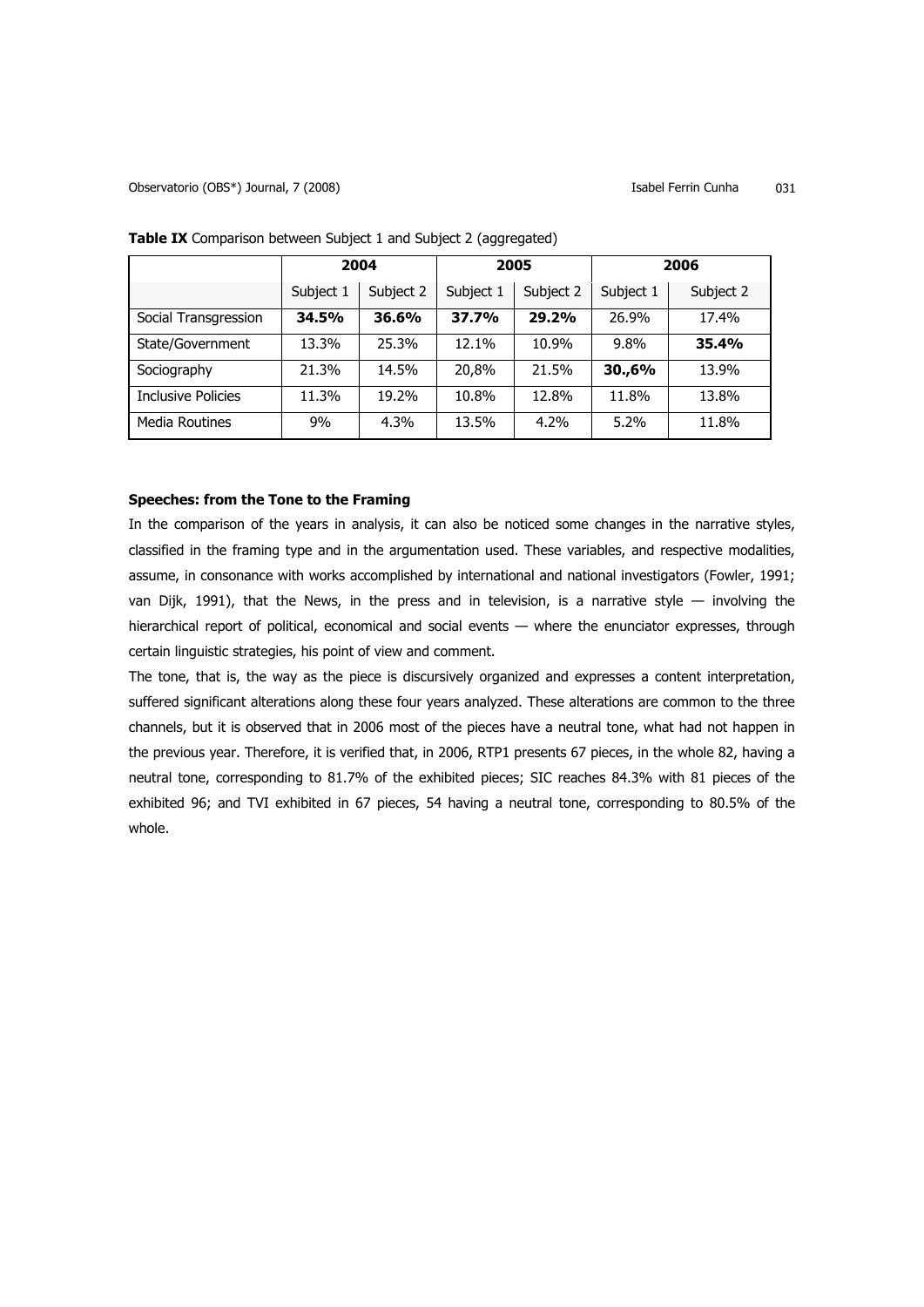032 Isabel Ferrin Cunha Observatorio (OBS\*) Journal, 7 (2008)



**Table X** Tone per piece.

\* The data related to this year include the months from April to December in the channels RTP1, RTP2, SIC and TVI

The variable Framing, witch will be presented after, intends to apprehend the way through which the enunciator makes the hierarchy of the information, when he identifies the thematic isotopies selected by him. In this perspective, the modalities of this variable have as objective the identification of the discursive contexts in which certain events are included in and treated.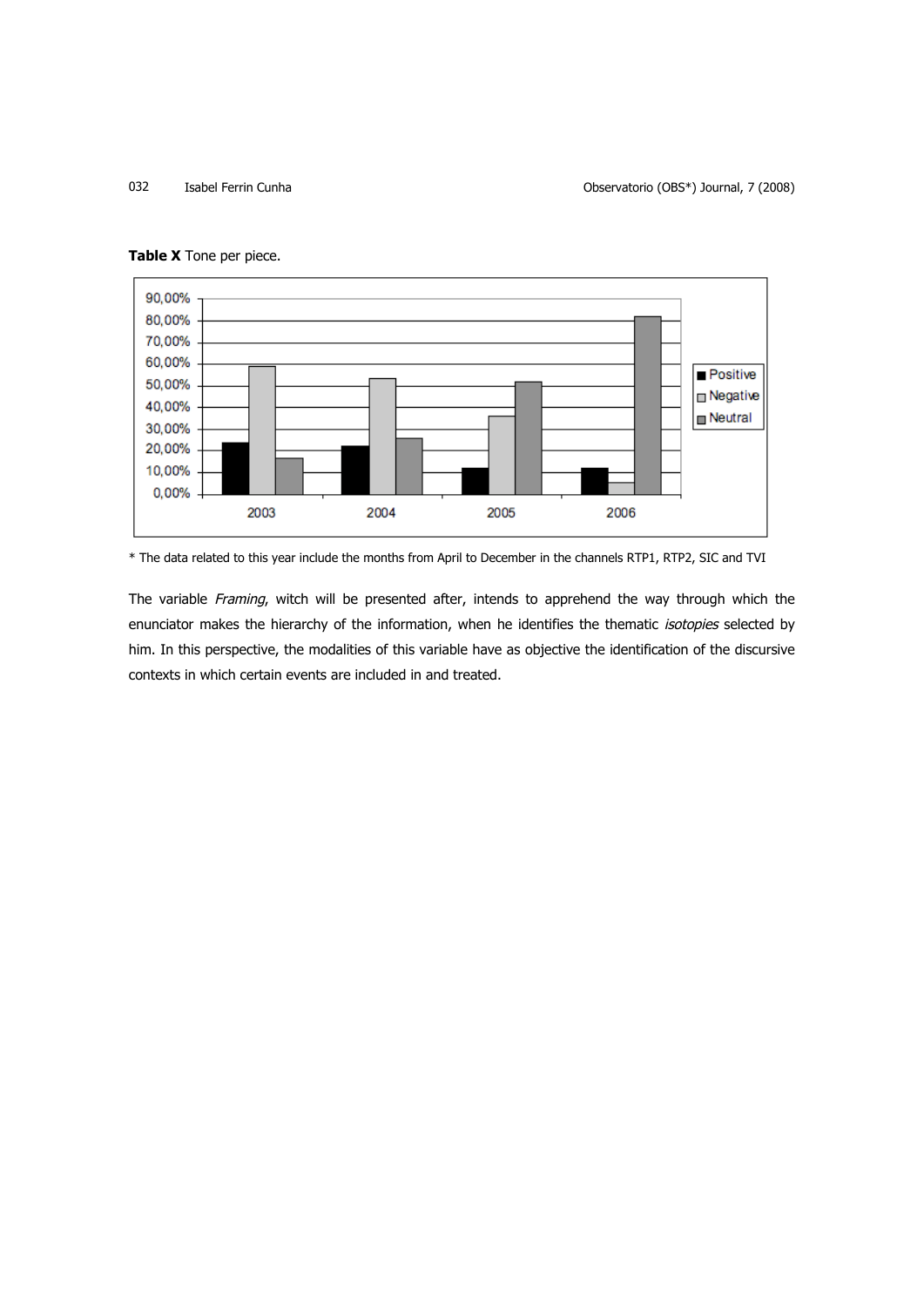| <b>Framing</b> | 2003*                   | 2004                    | 2005                    | 2006              |
|----------------|-------------------------|-------------------------|-------------------------|-------------------|
| Drama          | 19,2%                   | 14,4%                   | 12,1%                   | 1,6%              |
| Epic           | 4,5%                    | 0,6%                    | 1,3%                    | 0,0%              |
| <b>Ironic</b>  | 1,3%                    | 0,6                     | 0,6%                    | 0,4%              |
| Moral          | 11,2%                   | 8,2%                    | 1,6%                    | 0,0%              |
| Police         | 11,2%                   | 35,1%                   | 14,1%                   | 1,6%              |
| Factual        | $**$                    | 40,8%                   | 70,0%                   | 95,9%             |
| Other          | 27,7%                   | 0,3%                    | 0,3%                    | 0,0%              |
| <b>Total</b>   | 224 pieces<br>$(100\%)$ | 319 pieces<br>$(100\%)$ | 313 pieces<br>$(100\%)$ | 245 pieces (100%) |

# **Table XI** Framing of the pieces

\* The data related to this year include the months from April to December in the channels RTP1, RTP2, SIC and TVI \*\* In 2003 the modality "Factual" was not contemplated.

In this table, it can be observed that the modality Factual, witch registers narratives predominantly centered in the action and facts description, won progressive importance along the years analyzed, being identified, in 2006, in more than 95% of the pieces.

As for the variable Argumentation, that intends to identify the comment strategies or attitude of the enunciators of the News, it can be noticed the growth of the assertive modality, that corresponds to the use of statements founded in the description of the action or event, where the enunciator tries to maintain some distance from the fact reported. This modality, introduced in the report of 2004, registered 115 pieces, corresponding to 36.1% of the whole; the following year it obtained the same percentage of the total, with 113 identified pieces. In 2006, the percentage of pieces registered in this modality, ascended to 54.3% (133 pieces) in a total of 245.

### **Conclusion**

In the first place, it is intended to evidence that the theme Media, Immigration and Minorities entered definitively in the routines of television production, it occupies a space in the alignment and reflects, on a continuous way, the Portuguese and European political-government agendas, being possible to talk, in these cases, about routine "issues", as well as normalized framings.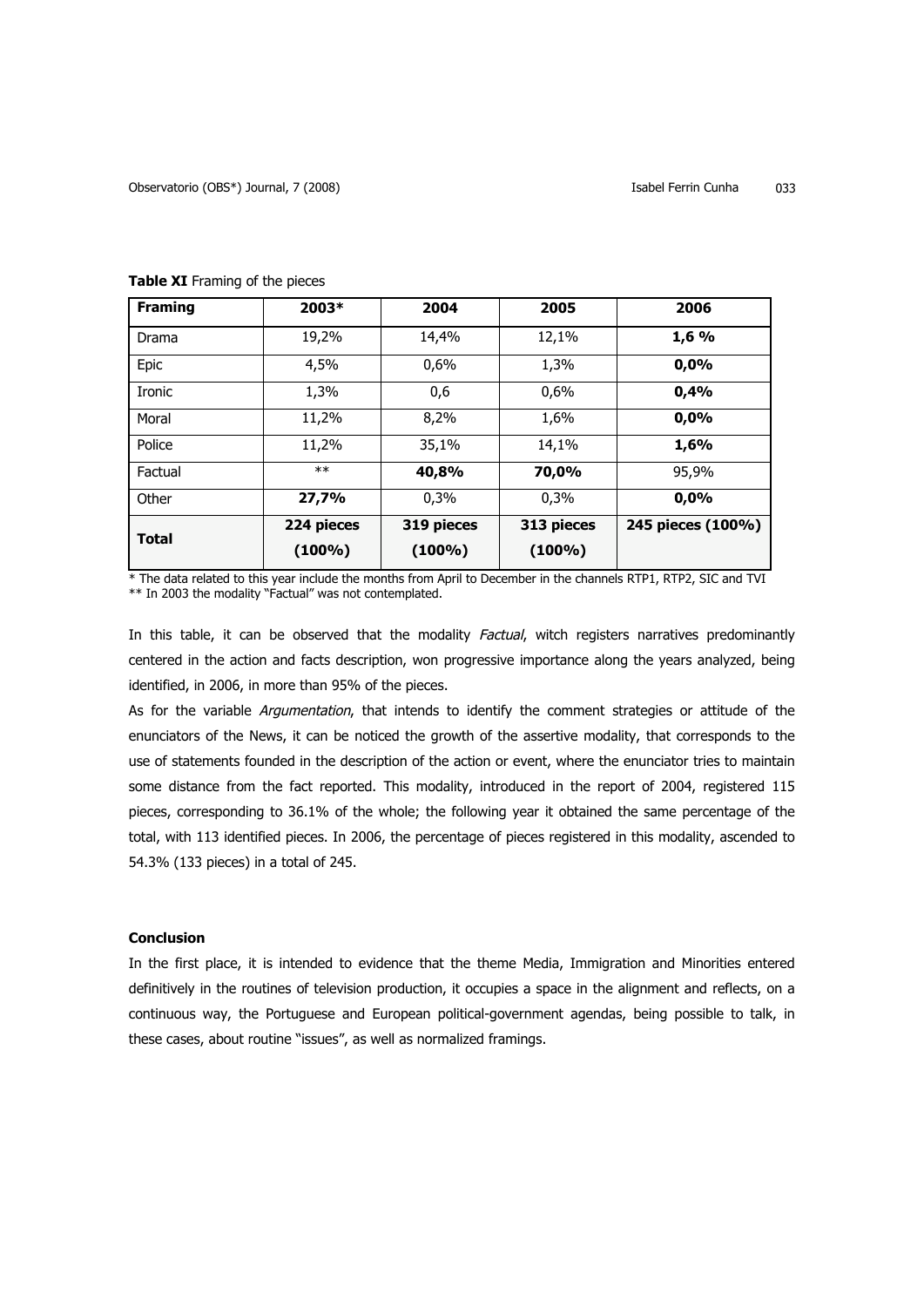Nevertheless, it can be observed that there is a tendency towards the decrease of the volume of news. This fact may have many interpretations, from the context of the news' production: the scarcity of raw material, the lack of audiences' interest on them; the tensions and constraints among the different groups of *primary* definers. If the number of pieces has been decreasing it may be possible to systematize some of the agendas. Throughout the years analyzed, there are agendas as consequence of routines, like Christmas season and New Year festivities; others resulting from the Government's legislative activity; or also the ones created by events with a great public impact, like the prostitution of Brazilian women. The persistence of this last agenda, from 2003 until 2006, confirms sociological studies (Padilla, 2004; Lages and Policarpo, 2006) that relate the perception of the Portuguese about Brazilian immigration, especially about Brazilian women, with the colonial past. Even though the prostitution agenda has been changed within the last years, including events about prevention of human being's traffic and punishment of exploiters, in reality the news' pieces keep the same speech: sensual women, night environment and police searches. In these pieces the colonial stereotypes related with women from the tropics are present in the roles attributed to Brazilian women and their representation.

It is important to point out that the pieces located in the center, interior and north of the country are the ones that, proportionally, emphasize this agenda the most. This is due to the fact that the security forces are themselves constituted as unique and important *primary definers*, but also by the amount of infotainment included in the news pieces.

From all the data registered stands out that the majority of the pieces focus the immigrant Men, or equally Men and Women. The pieces focusing on only Women are mainly in the years 2003 and 2004, and are related with prostitution. The news pieces about Men present them as relatively young, in a clandestine situation, many times involved in crime, member or victim of organized crime. The Brazilian citizens are those with more visibility as criminals, followed by the citizens from Eastern Europe countries. The Africans and descendants of African immigrants form the Portuguese-speaking countries (PALOP) are less visible, with the exception of the «Arrastão de Carcavelos». The most common stereotypes are the «malandro/ruffians» Brazilian and the «Mafioso» Eastern European. The pieces focusing Women and Men are, in most of the cases, those intending to show the integration paths or the integration of couples and families. The narratives describe the successful paths of integration of immigrants and the kindness of Portugal as a reception country. Few reports approach the situations of power abuse or work exploitation

Even though the majority of the pieces have been, since 2005, common people, experts (lawyers, teachers, doctors, firemen, etc.) and the immigrants as the most prominent actors, in reality the *authority* these groups show is different. The common people and experts usually have an active function, witch can be identified by the testimonies they give. The immigrants have preferentially passive roles, that is, they are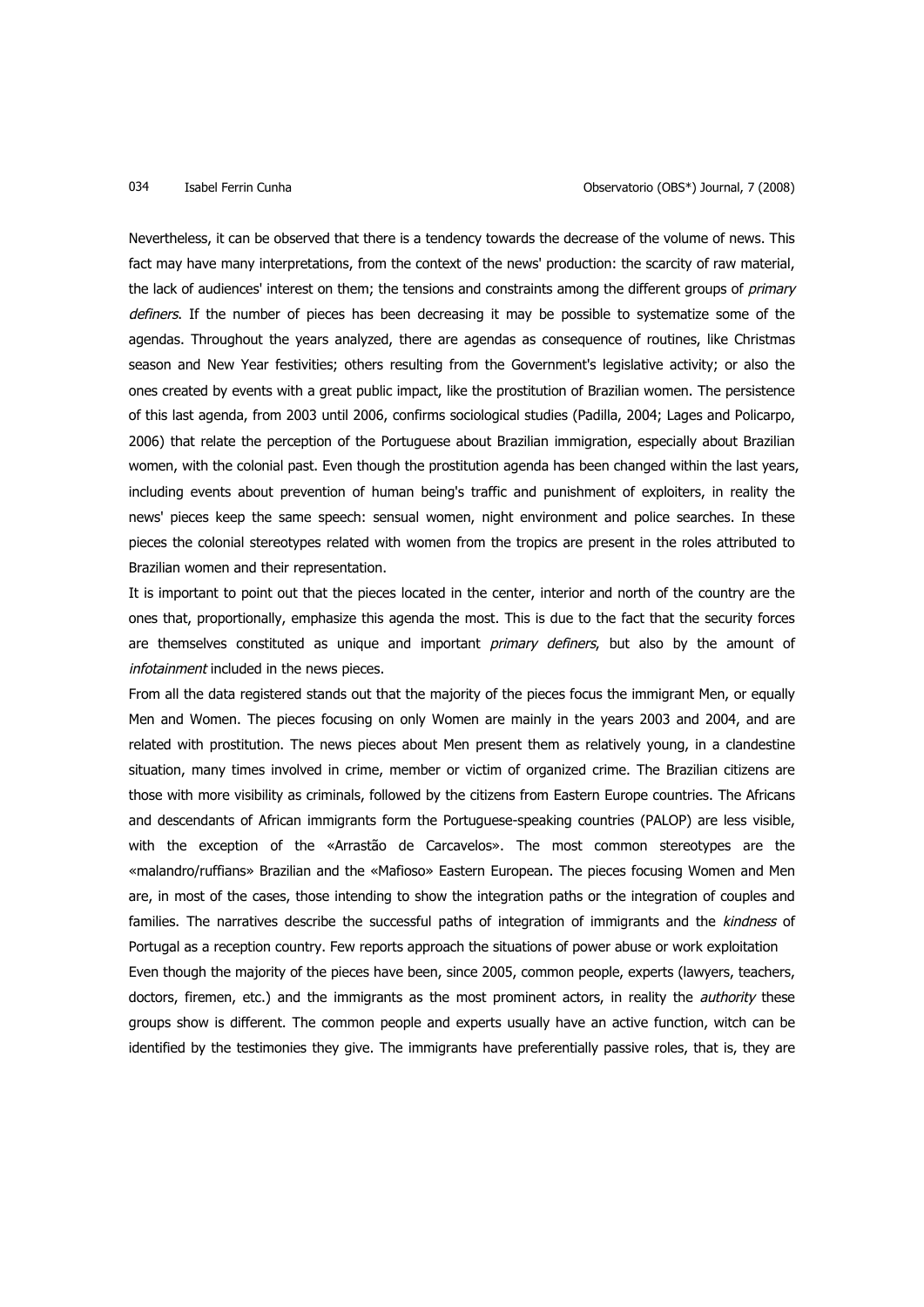subjects in an action told by others. All together, these groups have an authority far from the concept of primary definers (Hall et al., 1978), to which the security forces and even the governmental institutions are close. It can be also noticed that among the immigrants, the Brazilians are the ones appearing more times as actors, even though proportionally they do not make themselves be heard. The presence of the Brazilians as actors in a big number of pieces can be interpreted as a reflex of the prominence of the community in Portugal. Nevertheless, the same does not happen with Cape Verdean actors, flagrantly absent, despite of being the largest community in Portugal, surpassed by the immigrants from Eastern Europe. Cape Verdeans, as well as other African immigrants, appear few times as actors, and even fewer times when their voices can be heard, despite the numerous subjects on which they are involved in.

Another issue is related with the permanence, although in progressive decrease, of the pieces focused on the themes aggregated in *Social Transgression*, and to the growing visibility of the themes included in the category Sociography and Integration.

These observations are particularly important when it is known that the year of 2005 included the «Arrastão de Carcavelos»; but this data should also be contextualized regarding the internal and external regulation mechanisms of the editing and the media. Therefore, the case «Arrastão de Carcavelos» dominates the year of 2005 and it will be responsible for the acquired visibility of the Second generations, both in the press and in television. Within a context of deep economical recession, televisions presented, based on police sources and a manager, a moral panic report as consequence of the invasion of a middle class beach by suburban black young people and the aggression to unprotected families on the beach. Moral panic appears as a social reaction to a real, or perceived as dangerous, phenomenon, that will potentially threat positions, interests, ideologies and values. In addition, the *panic* is *moral* because what one fears is a possible threat to social order or to an idealized conception created by it, like the harmony among different ethnic and social groups (Penglase, 2006). The report of the «Arrastão de Carcavelos», based on photos taken by the beach manager, created in the Portuguese society a fear for an uncontrollable implosion of the suburban neighborhoods, mainly inhabited by descendants of immigrants from the African ex-colonies. The television pieces revived colonial fear's, revived speeches of the interests injured by the decolonization, and mobilized the interests related with integration.

In a first moment, the representation of the event and the speech underlying it, seems to have, recovered, not only the speeches associated to the colonial traumas, as well as the idea of moral panic underlying the fears associated to moments of economical, political and social crisis. To evoke S. Hall and al. (1978) and his work of around thirty years, Policing the Crisis, is, in this perspective, a contribution to contextualize the event and to its interpretation. All of the factors enunciated by Hall, around the *mugging* — assaults with violence perpetrated by Jamaican black young people in London — seem to be repeating in Portugal, thirty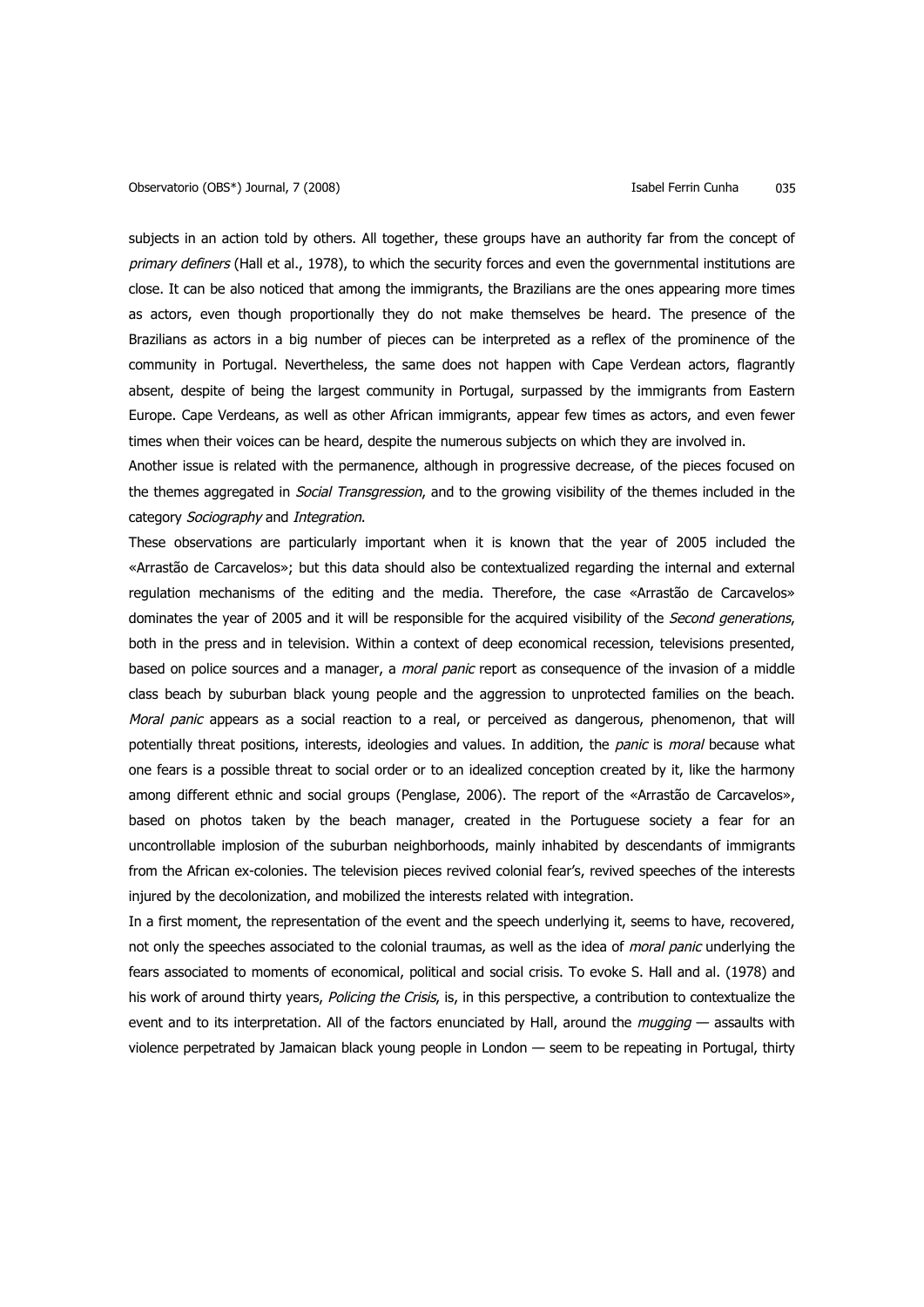years later, in the event «Arrastão de Carcavelos». This similarity appears as much as in the actions of the media, as in the politicians' declarations, in the police sources and, partly, in the public opinion. The event, denied in the following days — by other witnesses, other media operators, higher instances of the police, ACIME and some intellectuals — as a non-event, or an event built by the media, and mainly by television, deserves, however, a larger reflection. The event, pseudo-event or built event, emerged as credible in several society instances, being included in a line of other cases broadly reported and documented by the media — juvenile gangs' crimes, degraded neighborhoods and school failure — and in close relation with hierarchies and colonial imaginaries.

The discussions that this case entailed were determinant, not only for the implementation of measures concerning Media regulation, but also for the accomplishment of alterations to the Law of the Nationality, allowing the extension of the Portuguese nationality to descendants of immigrants and emigrants. Simultaneously, some actions were released, aiming at the youths' of the urban suburbs integration and the rehabilitation of degraded neighborhoods. Also important to refer, that the same event determined the eruption of far-right movements, and with xenophobe and racist tendencies.

On the theoretical and conceptual level, this event incited to the reflection about the *subtle racisms* numbed under the layer of *moral panic* and the *politically correct*. The agenda generated by that event began a process of inversion of some acting characteristics of the society and of the Portuguese state, identified as institutional racism, such as bureaucratized procedures at the school, in the public administration and in the access to certain public services. In the field of the Media, it strengthened the cultural control, giving more protagonism to other *primary definers* groups associated to immigration policies, regulation institutions and self-regulation. This is the perspective on which can be understood the tension between interests and perceptions that reinforce the *moral panic* culture – and the news about crime and deviation related with immigration – and other group of interests that appeal to a culture of tolerance and integration, trying to use television as a vehicle of good practices of immigration. This confrontation for cultural and social control of the representations of immigration and ethnic minorities is also present throughout these years in the characteristics of the journalistic speech. If in the first years analyzed can be observed a negative tone and a police or dramatic framing accompanied by a security argument, in the last years prevail the neutral tone, the factual framing and the assertive argument. These indicators, independently from the themes approached, show that there is a decrease on the use of the raw material immigration and ethnic minorities as *infotainment* and indicate a new culture of representation of immigration and ethnic minorities.

In conclusion, the visibility or invisibility of the immigrants and minorities equally raises a public debate, not always explicit on its plural dimensions around the Identity and the Difference, but especially on the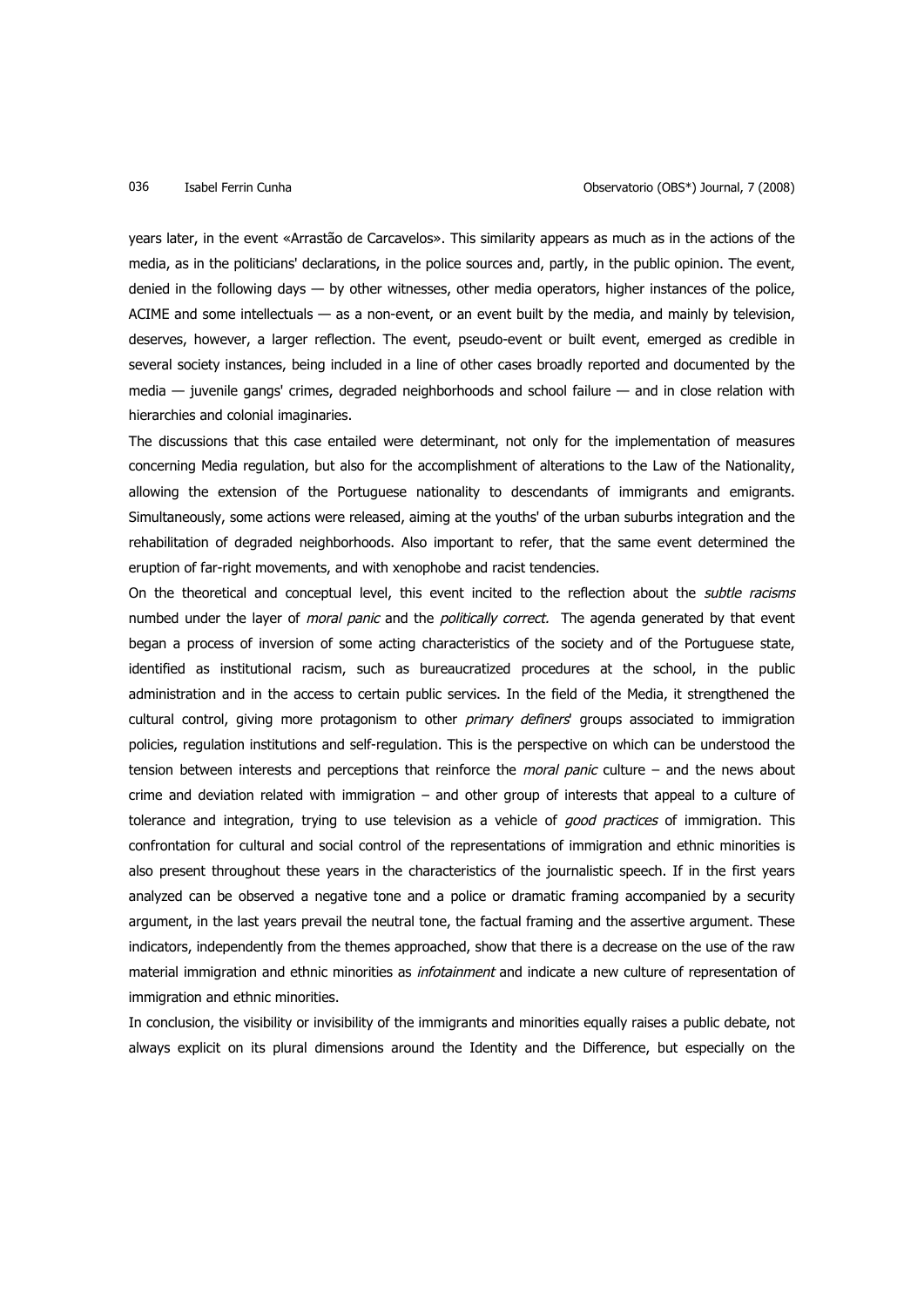Observatorio (OBS\*) Journal, 7 (2008) **Isabel Ferrin Cunha** 037

immigration policies and inclusion. In the television news — the nature of the image, the television editing and the assumption about the values of the audiences — are exhibited pieces on which the procedures can be read both as good practices, and of reinforcement of the cultural and or ethnic exoticisms, or still, as forms of making invisible the difference of access to social opportunities. At the same time, the nomination of the ethnic belonging in the media, can lead to the ethnicization of the social relations and of society, hindering the conviviality among communities with diverse cultural and ethnic origins. On the other hand, the good practices  $-$  that advise the non nomination of the ethnic group  $-$  can turn invisible the communities that need to affirm their existence, as well as their difference, while identity in construction or renegotiation. The dilemmas exposed resound in the media, and the options that seem to be politically more correct, concerning the production of the news, not always have consequences in the appropriations of the citizens that one wants to explain to or to integrate.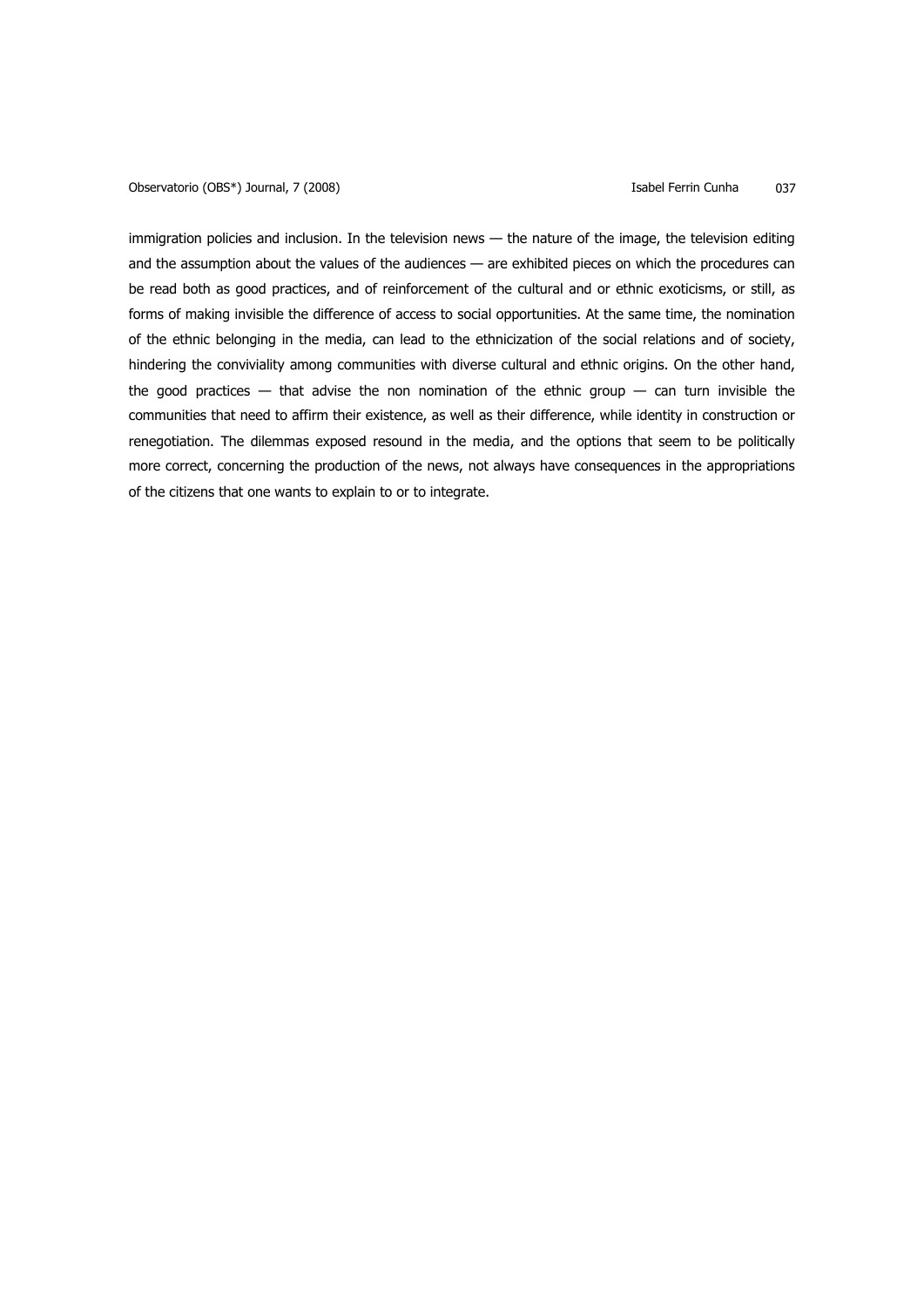# **References**

Appadurai, A. (2004), Dimensões Culturais da Globalização, Lisboa: Teorema.

Berger, P. L. e Luckman, T. (1996), A Construção Social da Realidade, Lisboa: Dinalivro.

Cabecinhas, R. (2007), Preto e Branco: a naturalização da discriminação racial. Porto, Campo das Letras.

Canclini, N. G. (1997), Culturas Híbridas, São Paulo: Edusp.

Castells, M. (2003), O Poder da Identidade, Lisboa: Fundação Calouste Gulbenkian.

Castles, S. e Miller, M.J. (2003), The Age of Migration, London: Macmillan Press.

Cohen, S. (1972), Folk Devils and Moral Panics, London: McGibban and Kee.

Dearing, J.W. e Rogers, E.M.(1996), Agenda-Setting, Thousand Oaks, CA: Sage.

Dijk, T. van (1991), Racism and the Press, London: Routledge

Eurobarómetro Especial 263, published in 2007 about Discrimination in the European Union.

Faustino, P. (coord.) (2006), O alargamento da União Europeia e os Media, Porto, Media XXI.

Featherstone, M. (1997), O desmanche da Cultura, São Paulo: Studio Nobel.

Ferin, I. et al (2006), A televisão das mulheres: ensaios sobre a recepção, Lisboa: Quimera/Bond.

Fowler, R. (1991), Language in the News, London: Routledge.

Giddens, A. (2004), Sociologia, Lisboa: Fundação Calouste Gulbenkian.

Hall, S. (1997), Representation: Cultural Representation and Signifying Practices, London: Sage.

Hall, S. et al. (1978), Policing the Crisis: Mugging, the State and Law and Order, Londres: Macmillan.

Lages, M. e Policarpo, V. (2006), Os imigrantes e a População Portuguesa: Imagens recíprocas, Lisboa: ACIME

McCombs, M. E. e Shaw, D.L. (1972), 'The agenda -setting function of the press', Public Opinion Quartley, 36: 176-87.

McCombs, M. E. e Shaw, D.L. (1993), 'The evolution of agenda-setting theory: 25 years in the marketplace of ideas', Journal of Communication, 43(2): 58-66.

McQuail, D. (1994), Mass Comunication Theory, London: Sage.